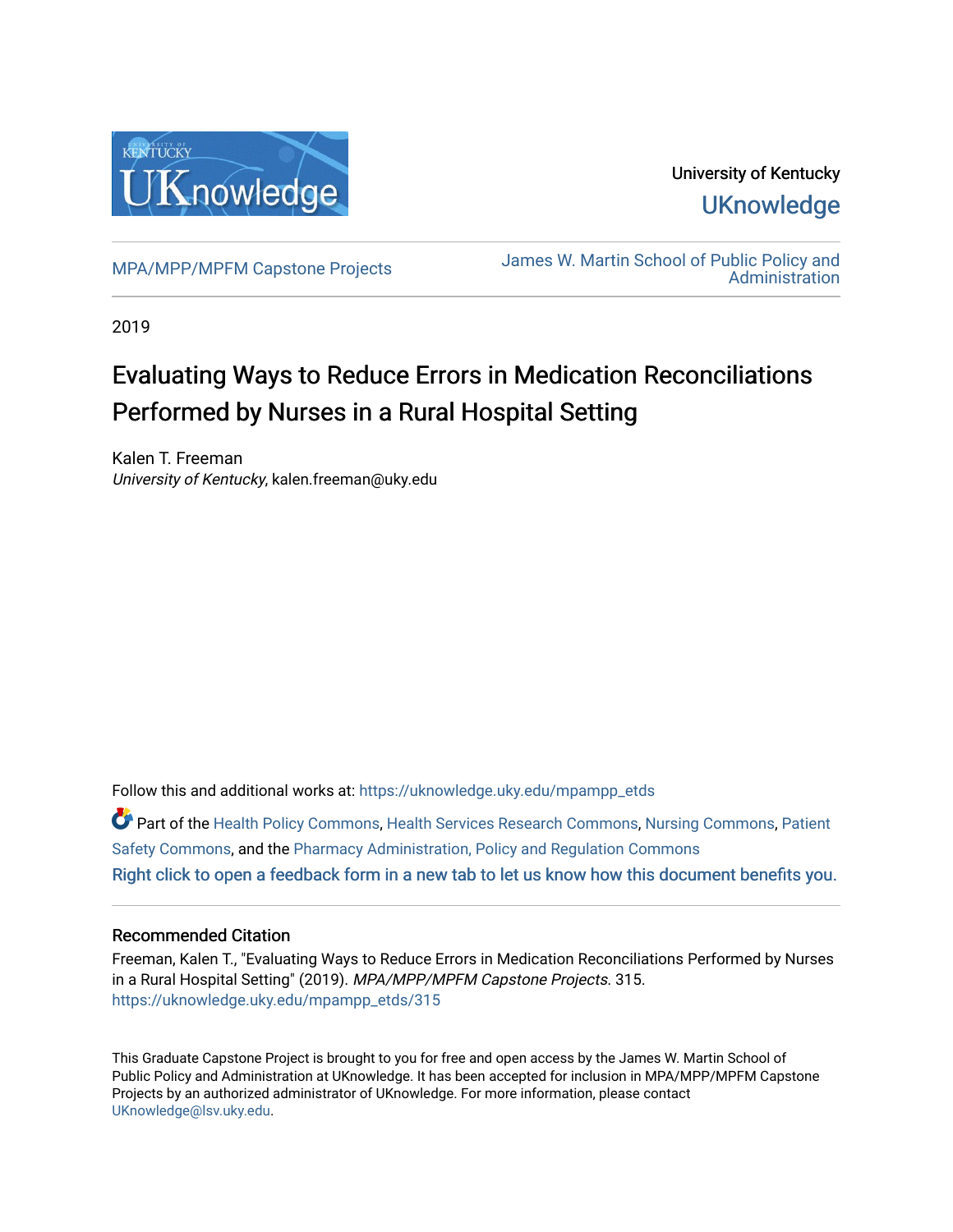# Evaluating Ways to Reduce Errors in Medication Reconciliations Performed by Nurses in a Rural Hospital Setting

Kalen T. Freeman

PharmD/MPA Candidate 2019

University of Kentucky College of Pharmacy

Martin School of Public Policy and Administration

Spring 2019 Graduate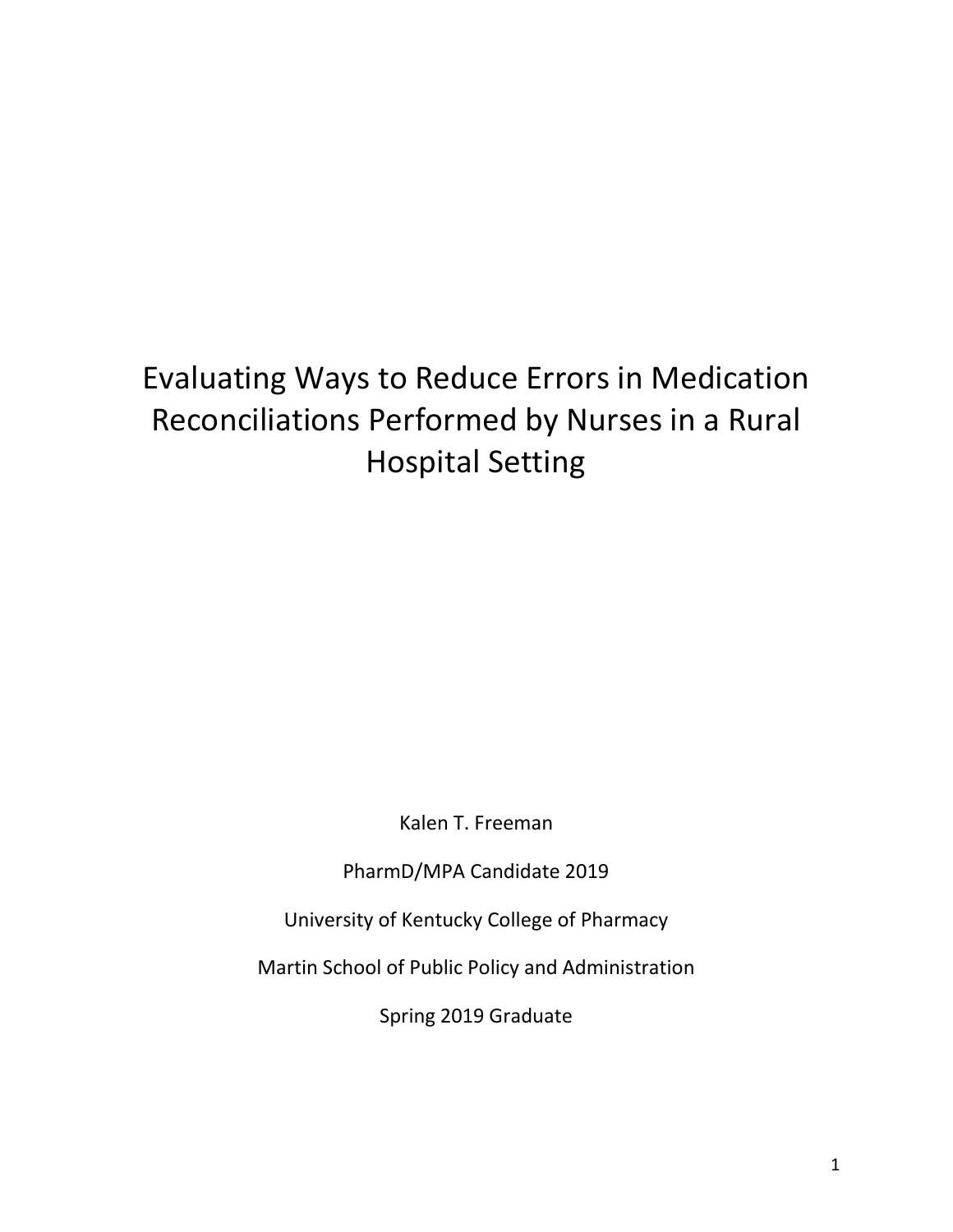# **Table of Contents**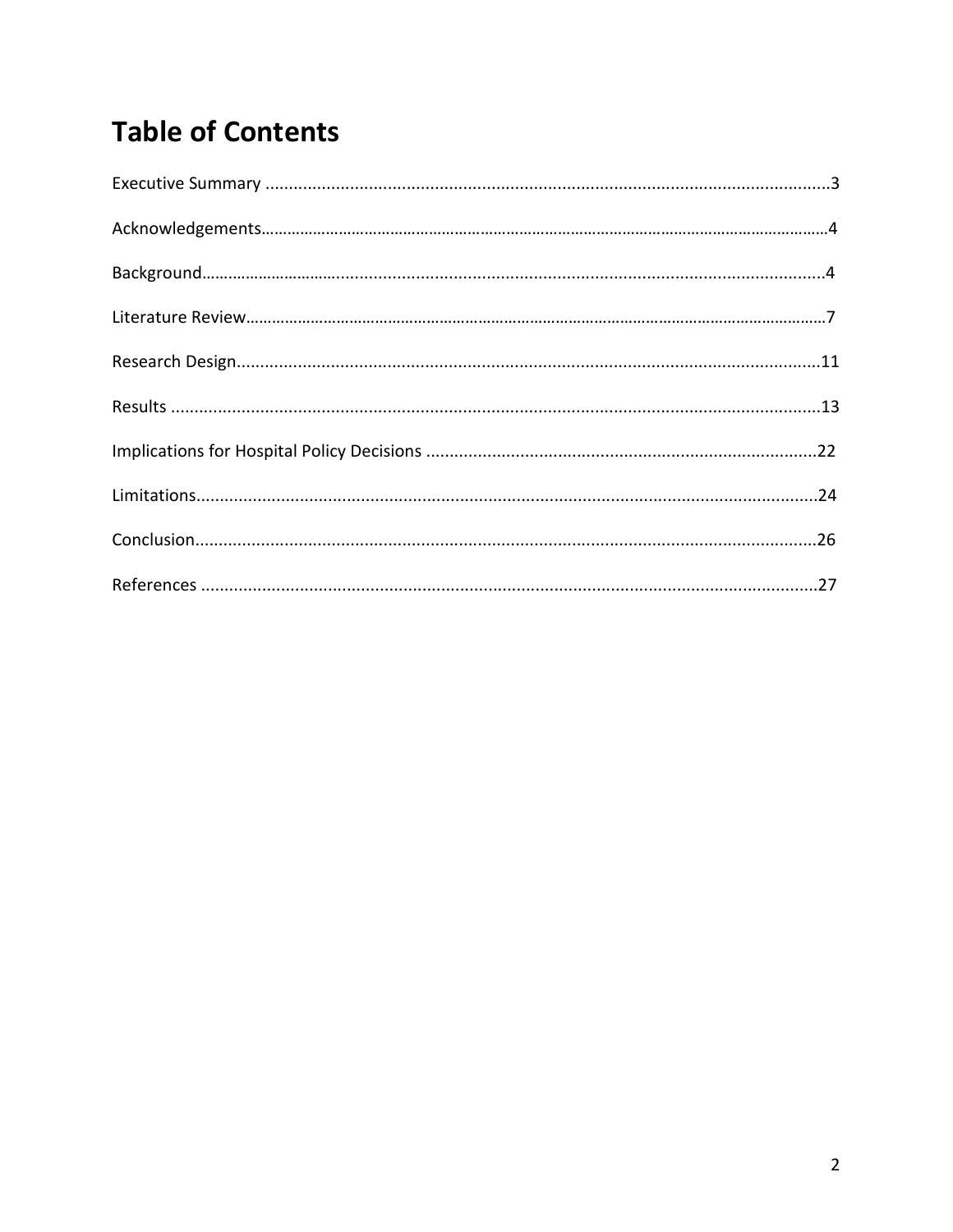#### **I. Executive Summary**

Medication reconciliation, also known as "med recs", are an important part of a patient's care during their hospitalization. A med rec is when hospital personnel generate a list of the medications the patient takes at home. Med recs are vital in the hospital admission process because home medications need to be restarted at appropriate times to fully care for the patient. Also, mistakes in a home medication list can lead to serious consequences in the patient's health. This study focuses on med recs being performed at Marcum and Wallace Hospital in Irvine, Kentucky. More specifically, the study explores the different areas in which nurses at Marcum and Wallace Hospital make the most errors when completing med recs. Such errors include leaving a home medication off the patient's med rec list, reporting a medication that the patient does not actually take at home, reporting the incorrect medication strength, reporting the incorrect medication frequency, and reporting the incorrect formulation (tablet, capsule, liquid, etc.).

Multivariate regressions were utilized in this study to evaluate whether there is an association between the length of the patient's home medication list, the time of admission, and disease states with different types of med rec errors. Several results of this study were statistically significant, one showing that med rec errors overall increase as the length of the patient's home medication list increases. Additionally, errors by nurses increased when the patient had a congestive heart failure (CHF) or chronic obstructive pulmonary disease (COPD) diagnosis. While the results of the study showed these associations exist, factors such as the length of the patient's medication list, time of admission, and disease state do not demonstrate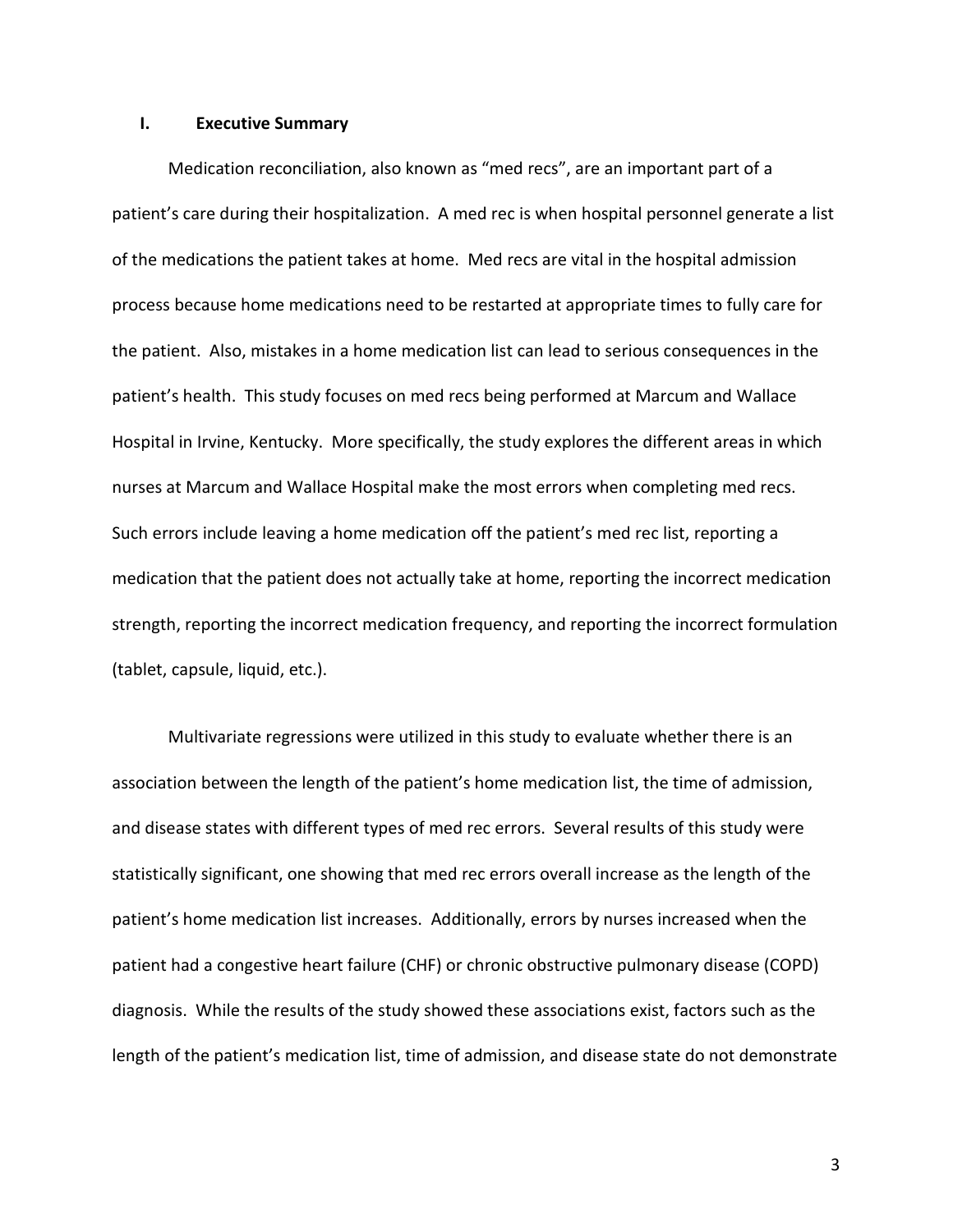causation for these errors made by nurses during med recs. Further studies are necessary to rule out other factors that could be contributing to such errors.

#### **II. Acknowledgements**

The author expresses thanks to Kristen Blankenbecler, Pharm.D.; Lisa Patton, Pharm.D.; John Isfort; Dillon Thompson, Pharm.D. Candidate 2020 at Marcum and Wallace Hospital in Irvine, Kentucky, for use of their medication reconciliation data and technical support. Additionally, the author expresses gratitude to Joseph L. Fink III, B.S.Pharm., J.D. at the University of Kentucky College of Pharmacy for guidance and support throughout the capstone project. Completion of this project would not have been possible without the support of each person listed above.

#### **III. Background**

Marcum and Wallace Hospital is a rural Critical Access Hospital in Irvine, Kentucky. This hospital is unique in that it houses a program called "Project HOME" in which a clinical pharmacist is contracted to go out into the community and perform medication therapy management (MTM) within many of the local physician offices that are affiliated with the hospital. Another important role of this pharmacist is that he or she will perform med recs within the hospital as well. While the clinical pharmacist with the Project Home Network and Marcum and Wallace Hospital has several roles, this study focuses on the med recs being performed by the pharmacist.

A med rec has three steps, including verification (collection of the patient's medication history), clarification (ensuring the doses are appropriate), and reconciliation (making changes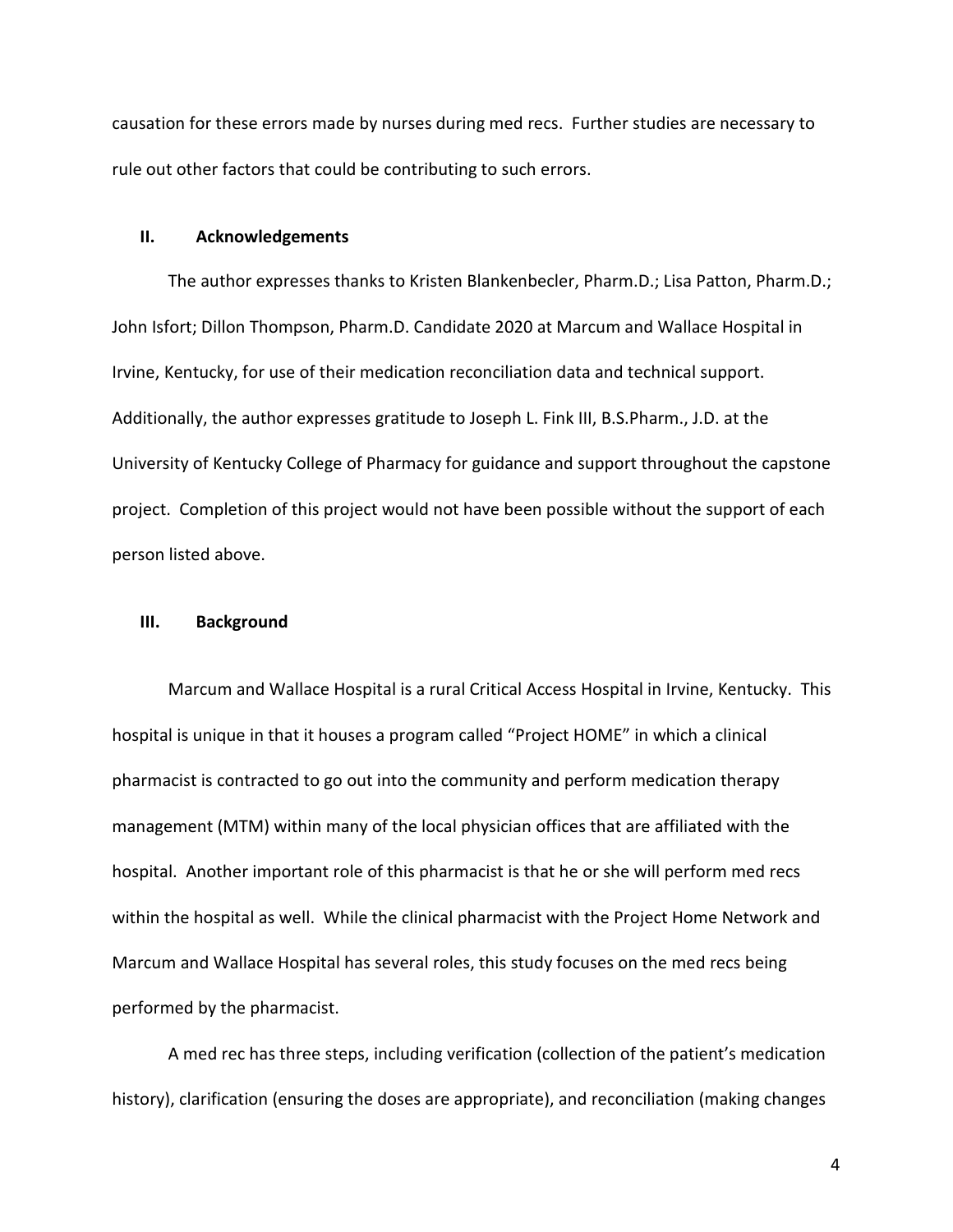to medication orders within the hospital). The collection process can sometimes be a daunting task as many patients take chronic medications at home but are unsure of the names of their medications or any directions for use. To gather a complete and accurate list, pharmacies are often consulted to obtain names and directions of medications that the patient has recently received with the pharmacy. Once this list has been gathered and entered into the electronic medical record (EMR) for the patient, the patient's physician reorders the medications that the patient has been using at home if they are appropriate to be restarted within the hospital.

The current policy for med recs at Marcum and Wallace Hospital is for the nursing department to complete the med rec for the patient. The nurse in the emergency department (ED) generally completes the med rec if he or she has time while the patient is in the ED; otherwise the nurse on the floor completes the med rec after the patient has been admitted and transferred to the floor. However, at Marcum and Wallace Hospital there is currently not a standard process for the nurses to complete med recs. Some nurses look at the patient's medication list from their last primary care visit and use this as the foundation for the patient's home medication list, while others call the patient's home pharmacy and get a list of the medications that the patient has used recently. While nurses vary in their approach to completing a med rec, they all review the list with the patient verbally to ensure accuracy.

Since there is not a standard way to complete a med rec at this hospital, several errors have been made by nurses when completing these med recs. The physicians at the hospital and the pharmacy department noticed these errors being made when reordering home medications and have tasked the clinical pharmacist to do a second med rec after the nurse completes the initial med rec. The clinical pharmacist starts the second med rec by calling the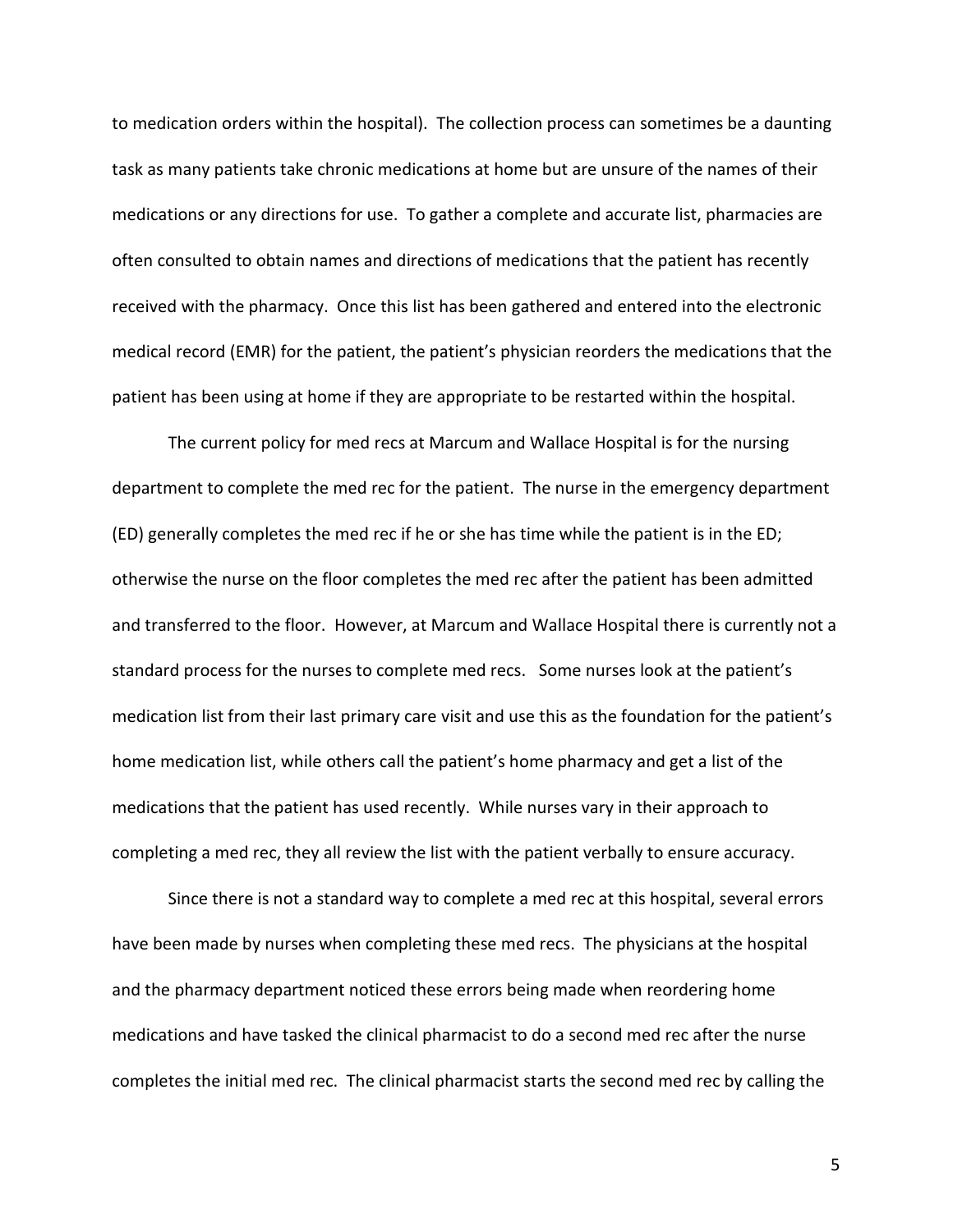patient's home pharmacies and comparing their dispensing history with the med rec that the nurse completed. If needed, the pharmacist speaks to the patient to clarify any questions and discrepancies they identified. Then, the pharmacist documents any changes made within an Excel sheet.

This study seeks to determine this question: what are the areas in which nurses most frequently make errors when completing med recs? In answering this question, the data collected by pharmacists during the second med rec will be analyzed to identify problem areas and used to make recommendations on how to decrease errors in home medication lists upon admission. In terms of practical management and policy implications, this study will be very beneficial for Marcum and Wallace Hospital. The findings of this study will be utilized to form policy recommendations for a protocol for nurses to complete med recs. Such a policy should greatly reduce errors among nurses when performing med recs, ultimately improving the safety of patients at Marcum and Wallace Hospital. Additionally, the hospital only pays a portion of the clinical pharmacist's salary since most of the salary is funded by a grant with the Project Home Network that runs out this year. This study will evaluate the justification for continued support of the pharmacist in the Project Home Network after the grant is completed.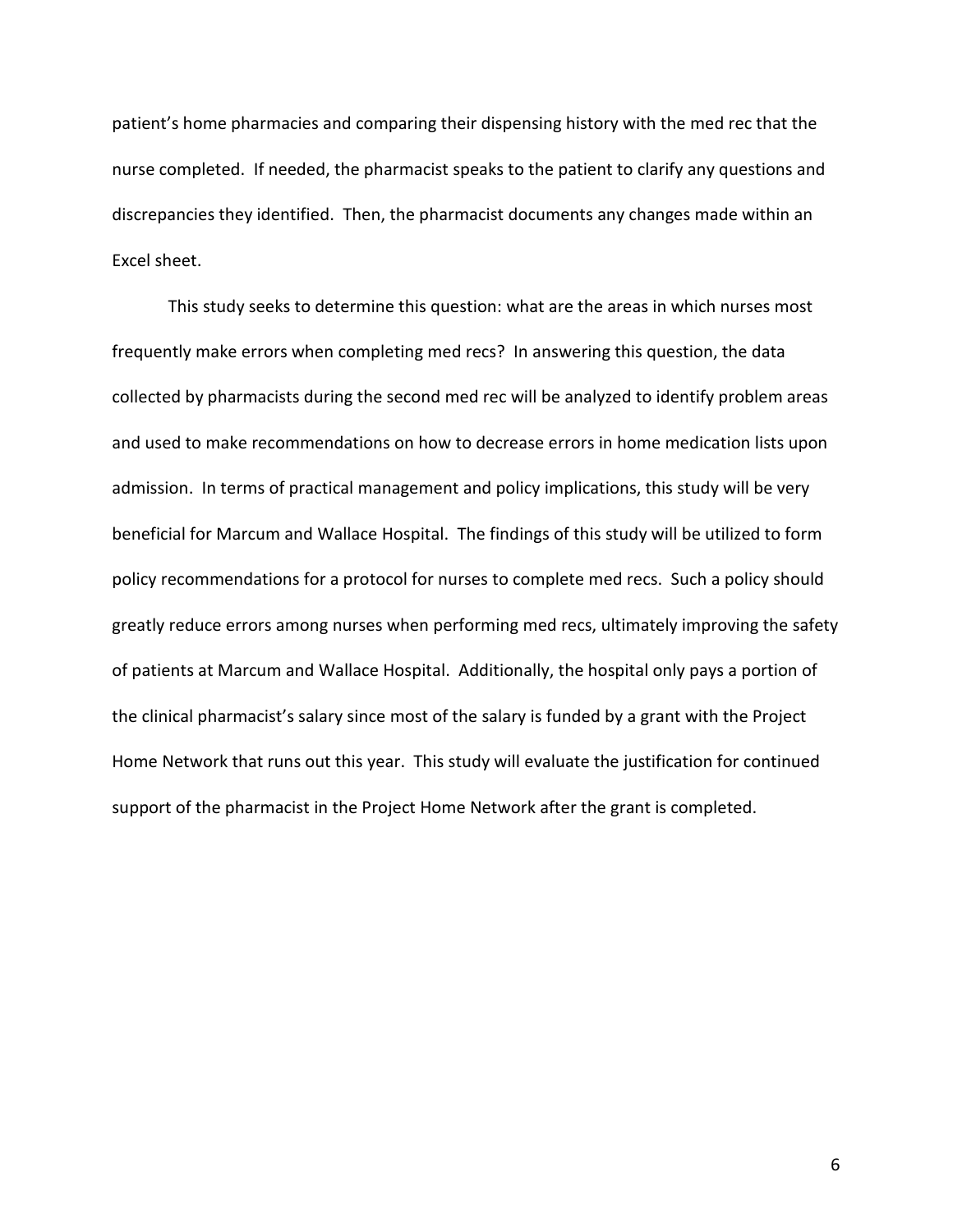#### **IV. Literature Review**

According to a report conducted by the Institute of Medicine, an average of at least one medication error per day occurs for a hospitalized patient<sup>i</sup>. One of the most common sources of medication errors is inadequate medication reconciliations being performed and handed off to appropriate personnel. In fact, more than 40 percent of medication errors result from inadequate medication reconciliations<sup>ii</sup>. The solution that hospitals have been implementing is standardizing medication reconciliation processes.

Ensuring that the med rec list for the patient is correct is the most important part of the med rec process. For example, missing that the patient takes a blood thinner at home and not including it on their med rec list can lead to the patient forming a blood clot in the hospital since the physician would not know to restart the blood thinner. This review will take an indepth look at best practices for how med recs should be completed and which hospital personnel have shown best accuracy in completing med recs.

Nurses are one of the most common hospital personnel who complete med recs. One study showed that nurses spend in excess of an hour per patient admission or transfer trying to formulate a list of the medications that the patient takes at home<sup>ii</sup>. A study was completed by Chevalier, et. al (2004) in an acute inpatient care setting where they examined nurses' perceptions of the med rec process. More than 60% of nurses reported in this study that the med rec process was time-consuming with time requirements and lack of staffing being barriers to performing a complete and accurate med rec<sup>iii</sup>.

Other than nurses, pharmacists are the other large group of professionals who often complete med recs. Multiple studies have been done to show how effective pharmacists are at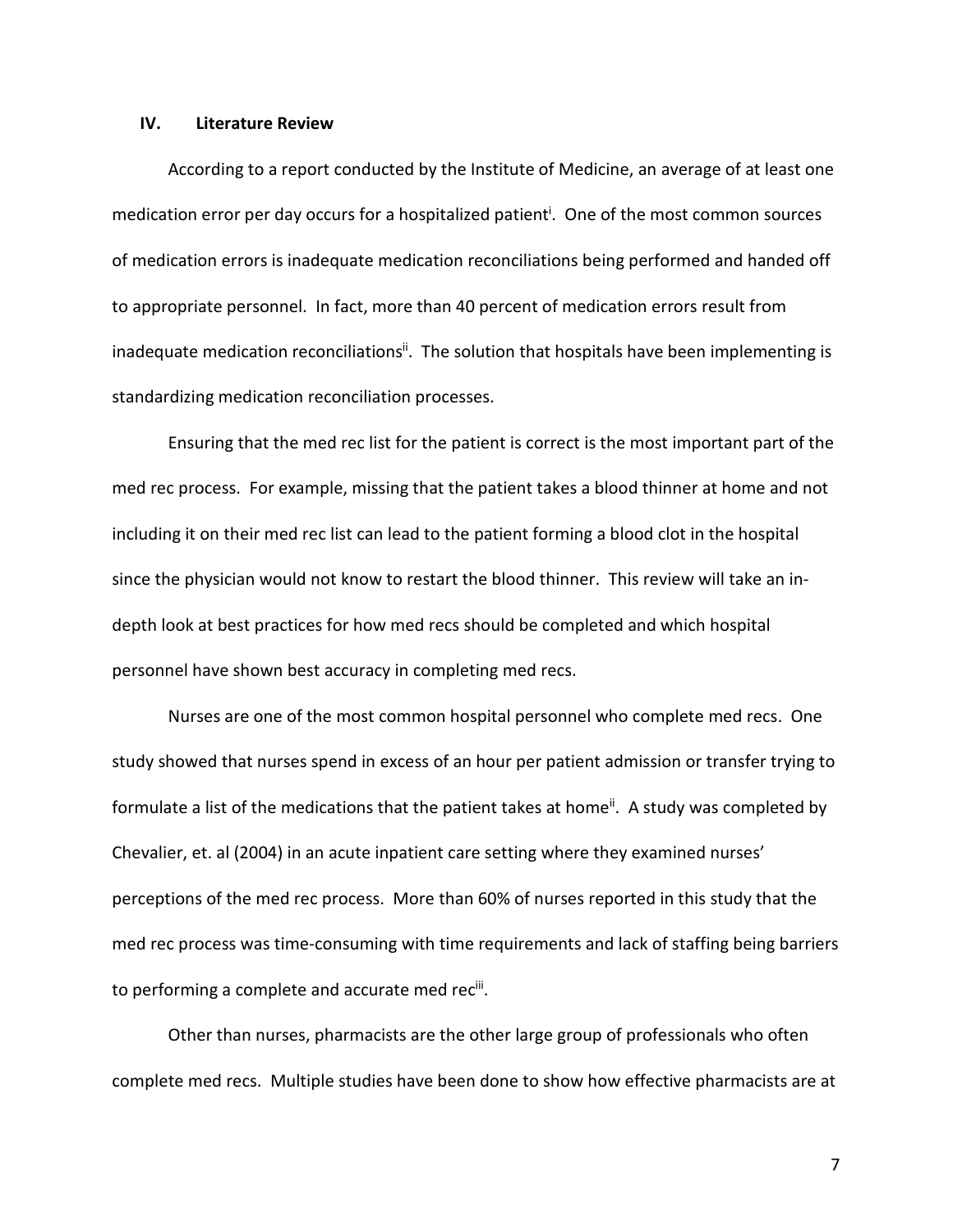reducing errors in the med rec process. Compared to physicians in a study of 55 patients, pharmacists identified 353 medication discrepancies, 58 of which were not identified by the physicians<sup>iv</sup>. Another study found that pharmacists reduced overall medication discrepancies in the med rec process by 33% in the emergency department alone ( $p$ <0.0001)<sup>v</sup>.

Some hospitals have transitioned from nurses performing med recs to pharmacists performing the med recs. Pharmacists were shown in a study by Nester, et. al (2002) to identify a significantly higher number of medications taken per patient compared to nurses (5.12+/- 3.14 vs 1.52 +/-1.61, p< 0.001). Such medication included identifying herbals or nonprescription medications (98% vs 70%, p<0.001) when obtaining medication histories<sup>vi</sup>. Additionally, pharmacists contacted outpatient pharmacies significantly more than nurses did during the med rec process (24% vs 4%, p<0.001). While this study favors pharmacists performing med recs to nurses, there are limitations to this study, the largest one being that the study was conducted in 1999 and published in 2002<sup>vi</sup>.

Newer studies have been performed, however, that compare pharmacy technicians completing med recs to nurses rather than pharmacists. Many large hospitals have pivoted from pharmacists performing med recs to pharmacy technicians since pharmacist resources are often constrained. A study cited by the American Society of Health-System Pharmacists (ASHP) found that potential errors were decreased by 82% from baseline rate when trained pharmacy technicians completed the med recs<sup>vii</sup>. Markovic, et. al (2017) showed that pharmacy technicians had an accuracy rate of 94.4% with med recs in the emergency department compared to 14% with nursesviii.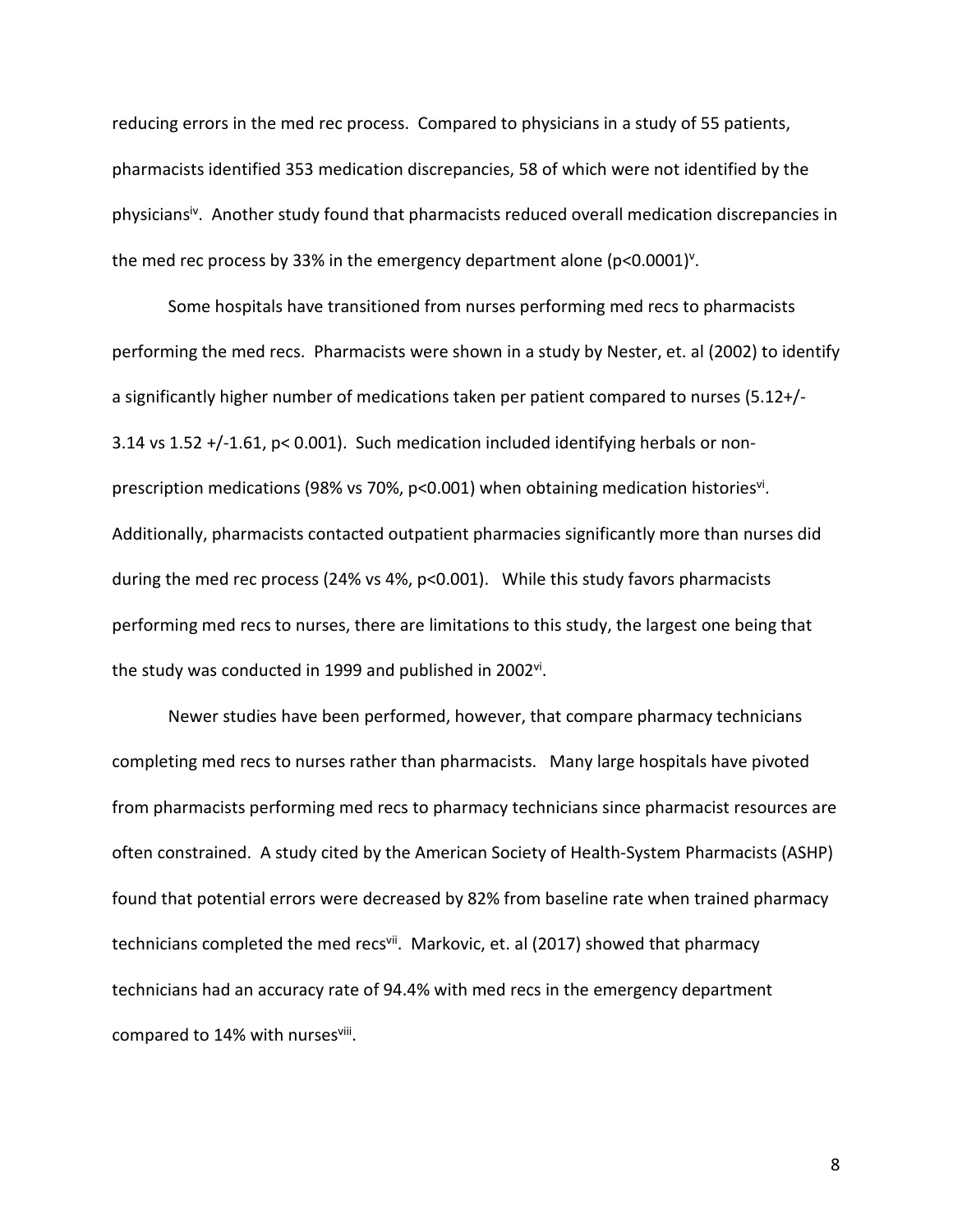Even though med recs can be very time-consuming for health care personnel initially, the process can become more efficient once proper procedures are in place. For example, a study completed by Rozich, et. al (2001) found that establishing a systematic approach to med recs decreased the amount of time it took to transfer a patient by 20 minutes per patient<sup>ix</sup>. One of the main challenges of gathering an accurate medication list is the lack of a standardized location for where medication information can be found. Rozich, et. al (2001) found in their study that details of a patient's home medications in an inpatient chart were either nonexistent or incorrect 85% of the time prior to conducting a med rec<sup>ix</sup>. Additionally, Nickerson, et. al (2005) found that 83% of these discrepancies in the patient's chart had the potential for harm<sup>x</sup>. It has been shown that establishing a systematic med rec process can reduce this potential for harm in as many as 75% of cases $xi$ .

A systematic review published in 2016 recommends that utilizing a variety of sources is essential in obtaining an accurate med rec, and that the patient/caregiver must be included as a source of medication information<sup>xii</sup>. The systematic review recommends interviewing the patient or caregiver first, and then reviewing at least one other reliable source to confirm the information from the patient and to potentially find medications that the patient might have missed. However, this review also states that an overall systematic approach for how to complete an accurate med rec has not been identified through literature<sup>xii</sup>.

Conversely, several studies have shown a number of individual medication reconciliation processes that are successful. For example, a study implemented by the Massachusetts Coalition for the Prevention of Medical Errors and the Massachusetts Hospital Association found that strategies most strongly correlated with success included active physician and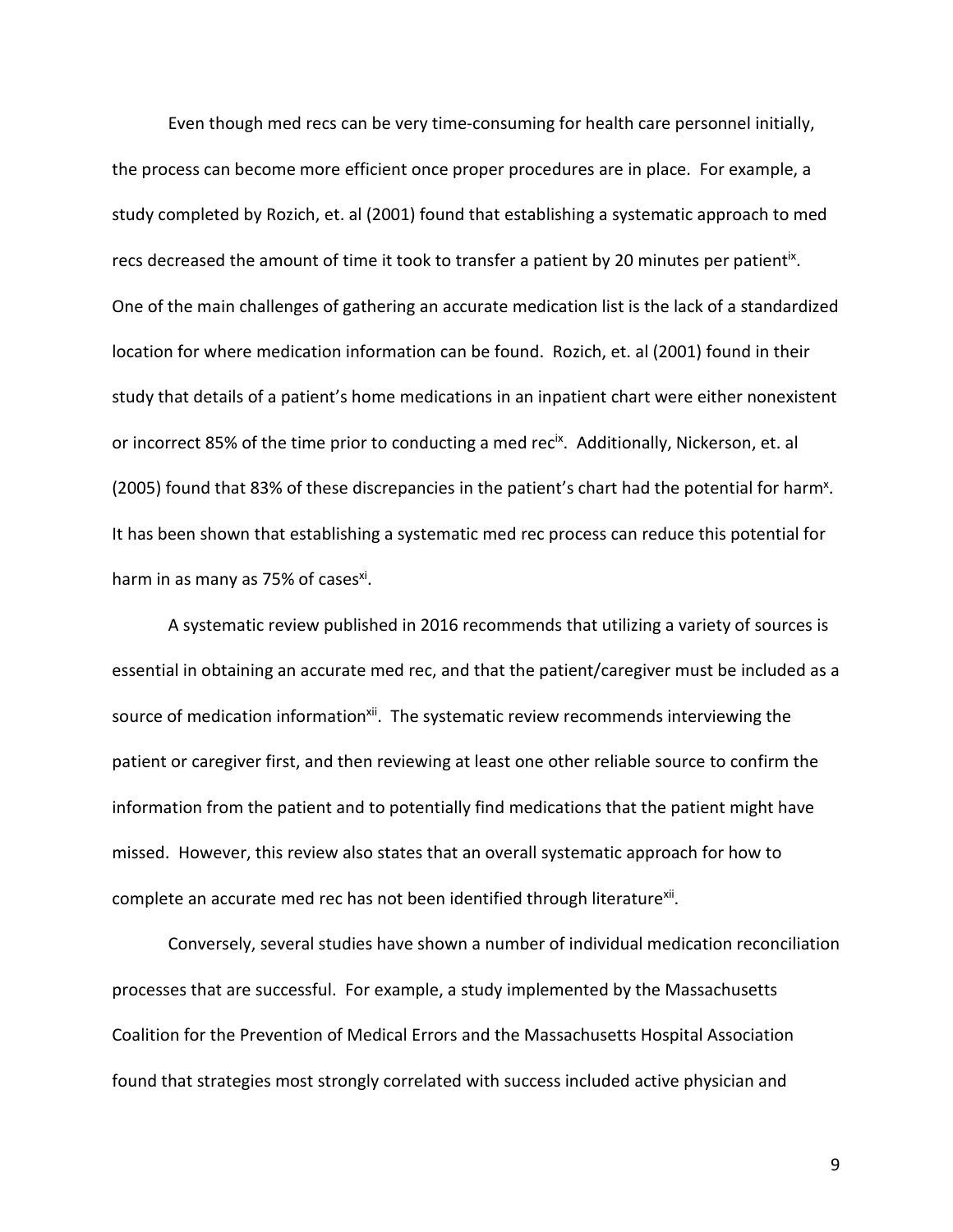nursing engagement, having an effective improvement team established within the hospital, and, last, having an actively engaged senior administratorxiii.

A consensus statement was published by Greenwald, et. al (2010) in The Joint Commission Journal on Quality and Patient Safety that looked at key principles and necessary first steps when building med rec programs within a hospital. This publication recommended that designing a hospital-based med rec program should employ a multidisciplinary approach that involves nurses, pharmacists, and other appropriate personnelxiv. Additionally, a med rec program should involve hospital leaders who support, provide guidance, and remove barriers for the multidisciplinary team working together, and roles should be given to each professional so that the same work is not being completed multiple times. Feedback systems should also be in place to allow for a clinically significant process improvement, and measurement tools should be used to assess both the positive and negative impact of the med rec program<sup>xiv</sup>.

Ultimately, med recs are an important piece of the patient care process in all hospitals. This review has provided an overview on what med recs are, which professions have performed med recs the best through studies, and best practices for med rec programs. However, there still remains information about med recs needed to form sound policies for specific hospitals to ensure patient safety. It is the goal of this study to shed light on such information so that a med rec policy can be recommended for Marcum and Wallace Hospital.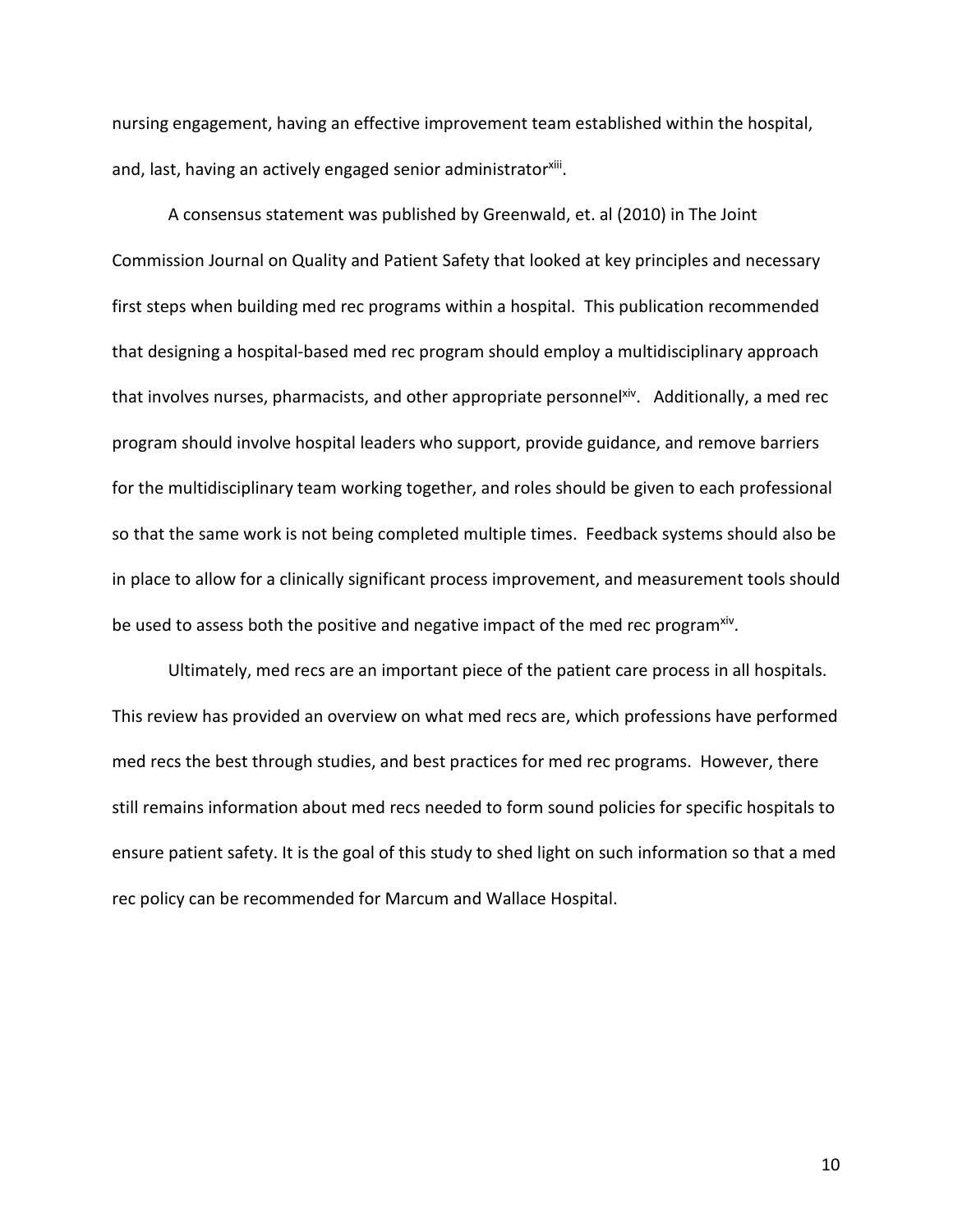### **V. Research Design**

The purpose of this study is to evaluate the efficacy and safety of nurses performing med recs in a rural hospital setting. This study is being conducted at Marcum and Wallace Hospital in Irvine, Kentucky, where the policy is currently for nurses to perform the med recs on patients when admitted to the hospital. As stated, the clinical pharmacist has been tasked with performing a second med rec after the nurse and to document any changes that were made. After the pharmacist makes a change to the med rec, the change is documented in an Excel spreadsheet. Of note, the clinical pharmacist performed this med rec most of the time, but 3<sup>rd</sup> and 4<sup>th</sup> year pharmacy students from the University of Kentucky College of Pharmacy on clinical rotations with pharmacists at Marcum and Wallace Hospital also performed these second med recs. Data in this study represents data generated by both the clinical pharmacist and pharmacy students performing the second med rec.

Information documented in the Excel spreadsheet include the number of medications left off the med rec list by the nurse, the number of incorrect medications added to the med rec list, the number of medications with incorrect strengths, the number of medications with incorrect frequencies, the number of medications with incorrect formulations, the total number of med rec errors made by the nurse, and the patient's diagnosis. Of note, there were six main diagnoses that the pharmacy team at this hospital were looking at since they were identified as the most common problem areas in the Irvine, Kentucky community. These six diagnoses include Asthma, Behavioral Health, CHF, COPD, Diabetes, and Hypertension. While this information was easily identifiable in the Excel sheet provided by Marcum and Wallace Hospital, there was information that was only available by consulting each individual patient's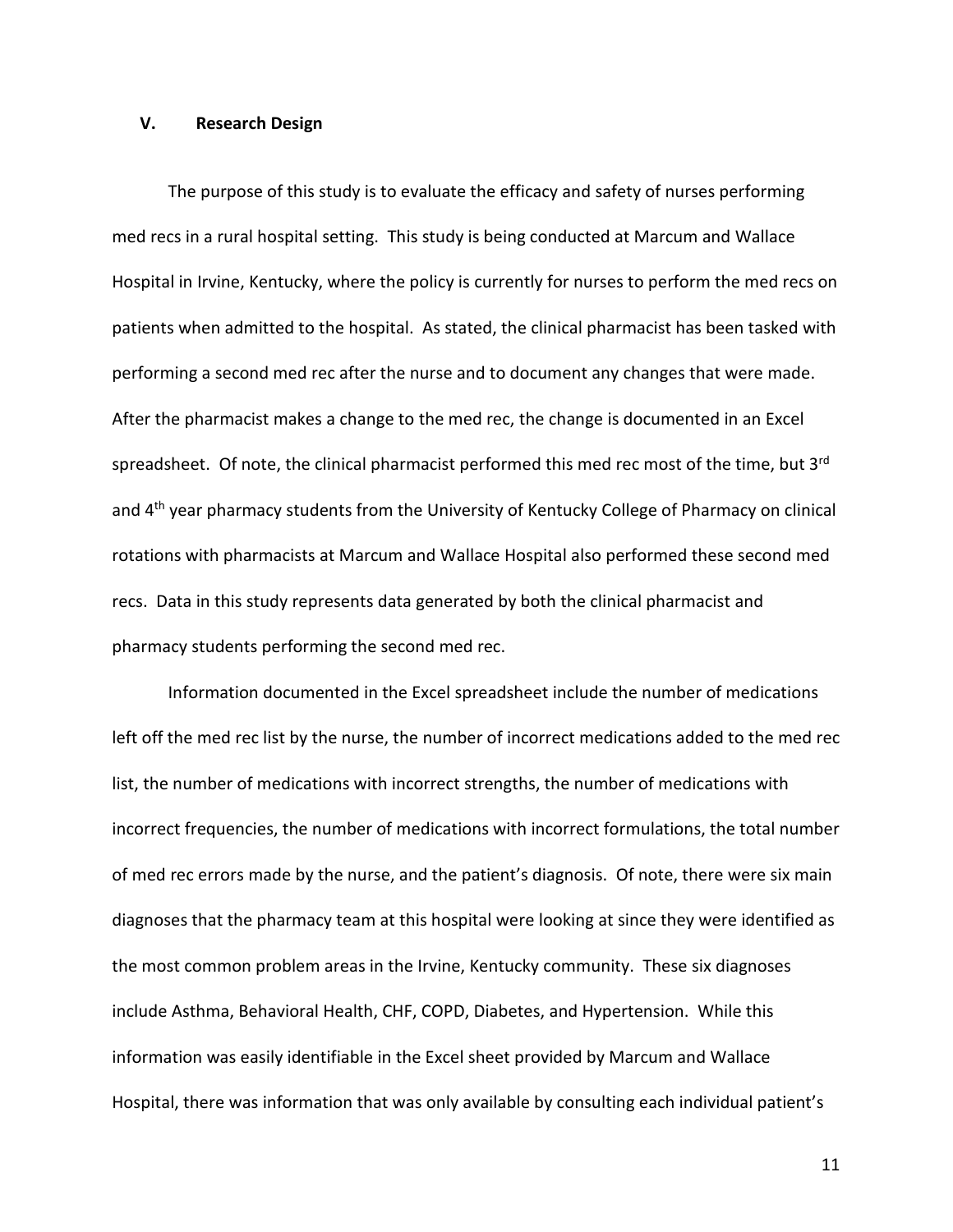chart in their electronic medical chart (EMR). The time of admission and the number of medications the patient was reported to be taking at home in the nurse's initial med rec were determined through review of the EMR.

The timeline for this study was 9 months  $(1/1/18 - 9/31/18)$ . This time period was chosen as the med rec data was first documented in January 2018 and my clinical rotation with Marcum and Wallace Hospital ended in September 2018. Two-hundred total patients had a second med rec performed by the pharmacist during this time period and were included in this study. There are three independent variables in this study, including the number of home medications listed in the nurse's initial med rec, the time of admission for the patient, and the patient's disease state. The dependent variables in this study are the number of medications left off the med rec list, the number of incorrect medications added to the med rec list, the number of incorrect medication strengths, the number of incorrect medication frequencies, the number of incorrect medication formulations, and the total number of errors made by the nurse in the initial med rec.

A multivariate linear regression was performed among the independent and dependent variables to identify problem areas in med rec performance by nurses at Marcum and Wallace Hospital. For example, it is anticipated that these regressions should reveal whether there is a statistical association between the number of medications a patient takes at home and the total number of errors made by the nurse or the number of incorrect medication strengths the nurse reported during the med rec. Results from this multivariate linear regression are shown in Tables 1 through 6.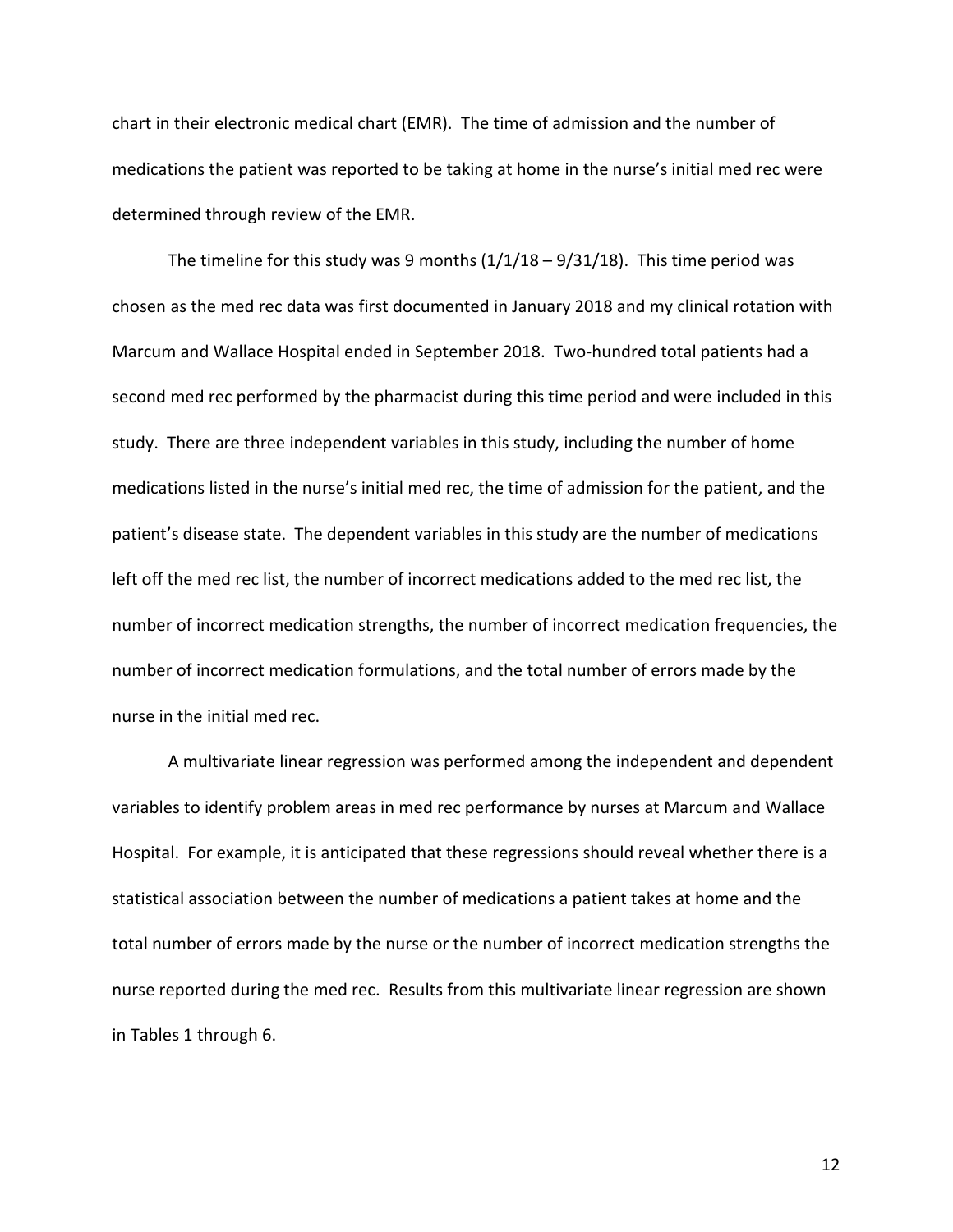The data looking at the effect of the patient's disease state on med rec errors was documented slightly differently than with the other independent variables in the study. This is due to the disease state being categorical data rather than numerical. A dummy variable for disease state was used to solve this issue. If the patient was documented to have the disease state (hypertension, COPD, etc.), then a 1 was recorded for that patient. Conversely, a 0 was recorded if the patient did not have that particular disease state.

Overall, it is hopeful that this study will improve the care that the hospital is giving patients by identifying problem areas in med recs and by decreasing potential medication errors in the future. The full results will be presented to hospital leadership along with recommendations for policy changes for how nurses should approach performing med recs.

#### **VI. Results**

Nurses made 461 overall errors when completing med recs for 200 patients at Marcum and Wallace Hospital over the 9 month period of the study. There was an average of 2.3 errors made per patient during this time period with an average number of 14.3 home medications per patient as well. Additionally, the average time of being admitted for the patients in this study was at 1420. Figure 1 below shows a breakdown of the types of errors made by nurses when completing med recs. The most common error made was leaving a medication off the med rec list (41.5% of errors), and reporting incorrect strengths and frequencies were the next highest errors (22.2% and 21.8%, respectively).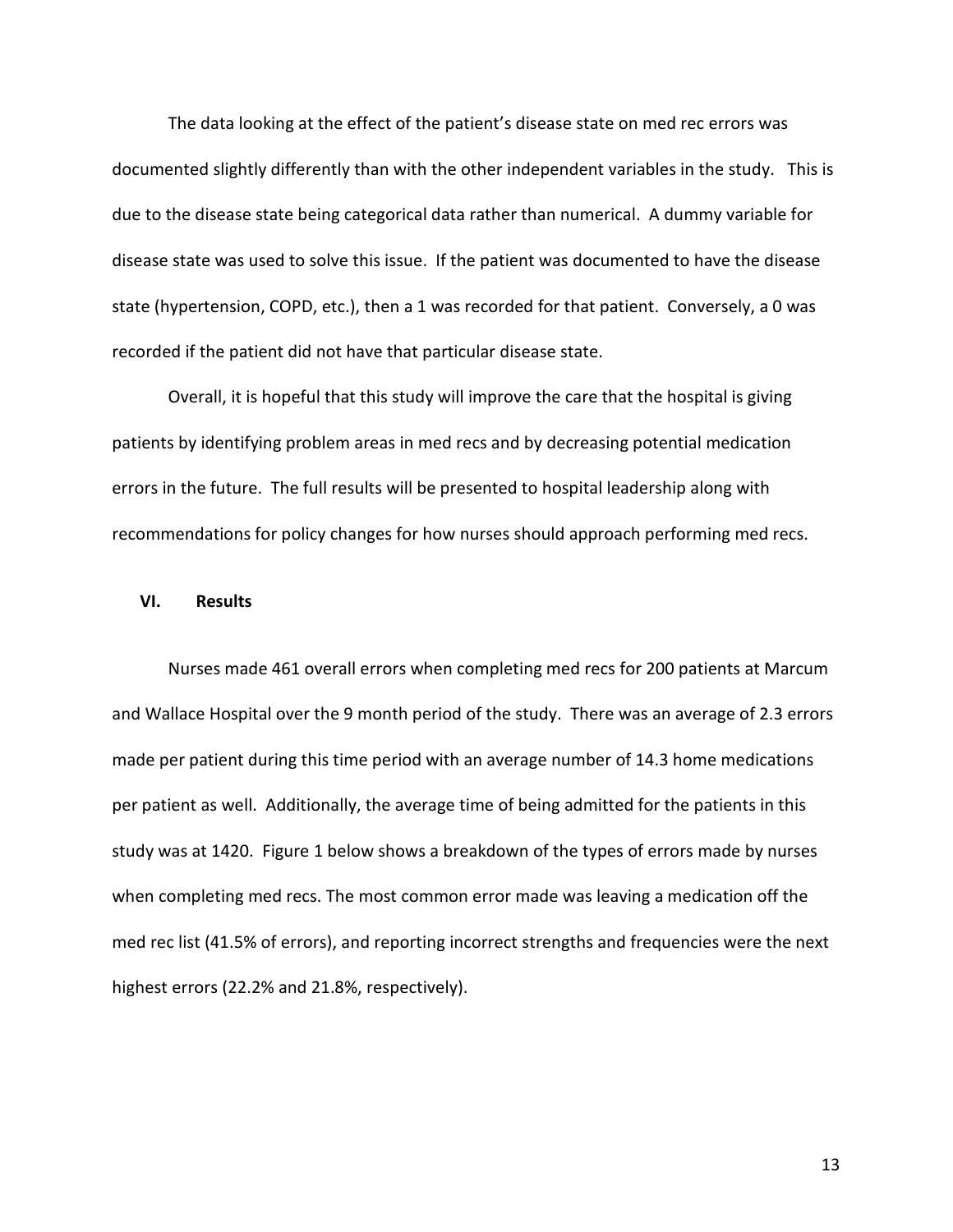

**Figure 1**: Types of Errors Made by Nurses When Completing Med Recs

The following tables show the associations between the independent variables and the errors made by nurses during med recs. These errors are broken down into six categories: total number of med rec errors made by nurse, number of medications left off med rec list, number of incorrect medications added to med rec list, number of medications with incorrect strength, number of medications with incorrect frequency, and number of medications with incorrect formulation.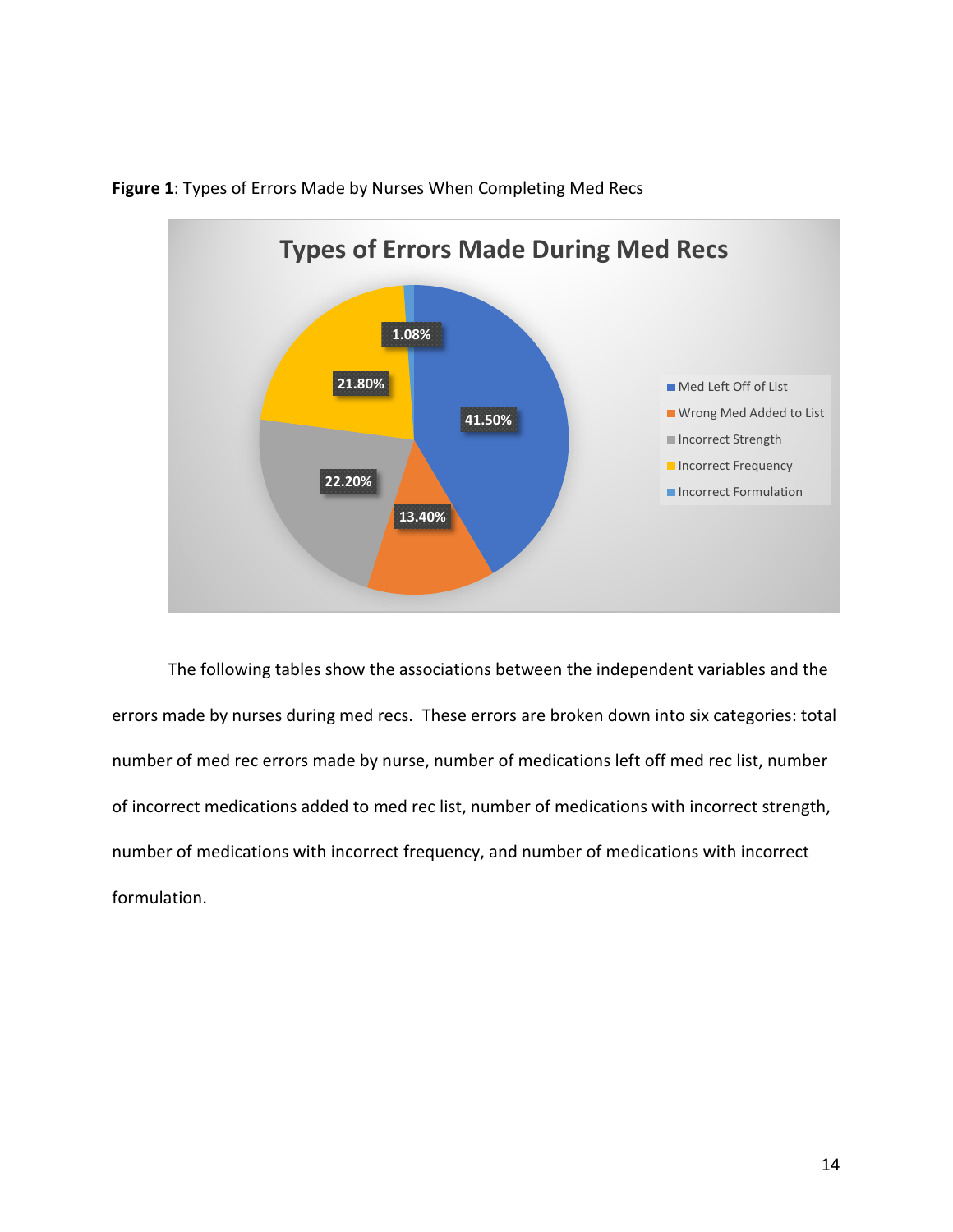| Dependent Variable: Total Number of Med Rec Errors Made by Nurse |         |                    |                                      |                  |
|------------------------------------------------------------------|---------|--------------------|--------------------------------------|------------------|
|                                                                  | P-Value | <b>Coefficient</b> | <b>Confidence</b><br><b>Interval</b> | <b>R-Squared</b> |
| <b>Number of</b><br>Home<br><b>Medications</b>                   | 0.050   | 0.0587386          | 0.0000878 to<br>0.1173894            |                  |
| Time of<br><b>Admission</b>                                      | 0.568   | $-0.0001888$       | -0.0008395 to<br>0.0004618           |                  |
| <b>Asthma</b>                                                    | 0.684   | $-0.8299636$       | -4.843409 to<br>3.183482             |                  |
| <b>Behavioral</b><br><b>Health</b>                               | 0.052   | 0.8432654          | $-0.0065976$ to<br>1.693128          | 0.1203           |
| <b>CHF</b>                                                       | 0.192   | 1.055764           | -0.5332899 to<br>2.644819            |                  |
| <b>COPD</b>                                                      | 0.013   | 1.191368           | 0.2492732 to<br>2.133463             |                  |
| <b>Diabetes</b>                                                  | 0.917   | $-0.0478822$       | $-0.9531821$ to<br>0.8574176         |                  |
| <b>Hypertension</b>                                              | 0.130   | 0.6831397          | $-0.2021425$ to<br>1.568422          |                  |

|  | Table 1: Total Number of Med Rec Errors Made by Nurse |
|--|-------------------------------------------------------|
|--|-------------------------------------------------------|

As shown above, there is a statistically significant association between the number of errors made by the nurse and the number of medications that the patient takes at home. For every 1 medication that is added to the patient's home medication list, the number of errors made by the nurse performing the med rec increases by ~0.06. Additionally, there is a statistically significant association between having a COPD diagnosis and the total number of errors made by the nurse as the p-value is 0.013.

There is no association between the total number of errors and the time of admission for the patient. The r-squared for the total number of med rec errors made by the nurse is 0.1203. This means that the number of home medications, the time of admission for the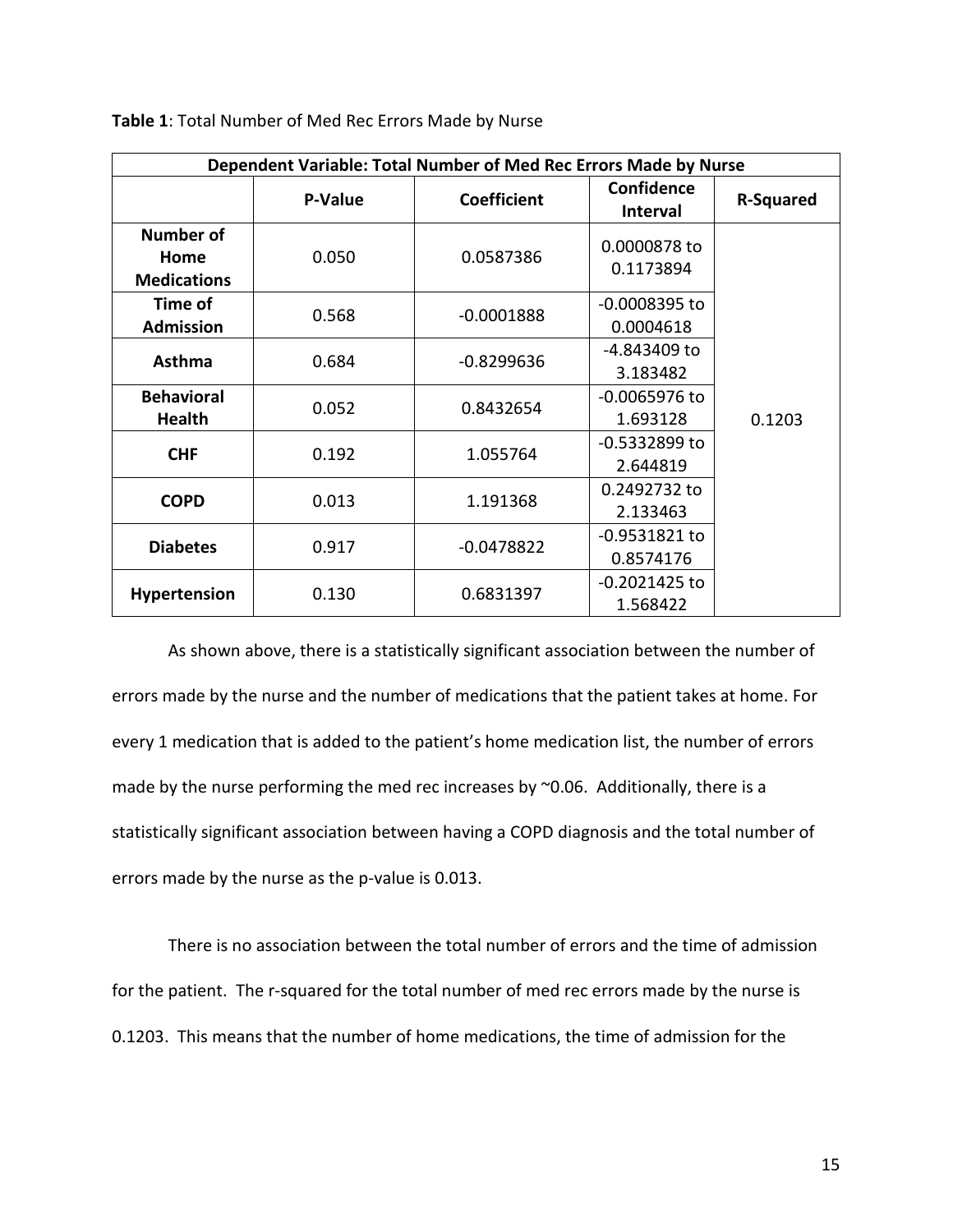patient, and the patient's diagnosis all account for approximately 12% of the variability in total errors made by nurses during med recs.

| Dependent Variable: Number of Medications Left Off Med Rec List |                |                    |                               |           |
|-----------------------------------------------------------------|----------------|--------------------|-------------------------------|-----------|
|                                                                 | <b>P-Value</b> | <b>Coefficient</b> | Confidence<br><b>Interval</b> | R-squared |
| <b>Number of</b><br>Home<br><b>Medications</b>                  | 0.776          | 0.0066455          | $-0.0394472$ to<br>0.0527382  |           |
| Time of<br><b>Admission</b>                                     | 0.936          | 0.0000208          | $-0.0004905$ to<br>0.0005321  |           |
| <b>Asthma</b>                                                   | 0.918          | 0.1648514          | $-2.98925$ to<br>3.318953     |           |
| <b>Behavioral</b><br><b>Health</b>                              | 0.121          | 0.527861           | $-0.1400324$ to<br>1.195754   | 0.0784    |
| <b>CHF</b>                                                      | 0.011          | 1.624047           | 0.3752351 to<br>2.872859      |           |
| <b>COPD</b>                                                     | 0.087          | 0.6448566          | $-0.0955205$ to<br>1.385234   |           |
| <b>Diabetes</b>                                                 | 0.290          | $-0.3828295$       | -1.09429 to<br>0.3286308      |           |
| <b>Hypertension</b>                                             | 0.186          | 0.4679092          | $-0.2278196$ to<br>1.163638   |           |

**Table 2**: Number of Medications Left Off Med Rec List

There were 192 total medications that were left out by nurses when completing the initial med rec for the 200 patients in this study. The average number of medications left off the med rec list was 0.96 per patient. There is not a statistically significant association between the number of medications left off the med rec list by the nurse and the number of medications the patient takes at home since the p-value is 0.776. Additionally, the number of medications left off the med rec list by the nurse is not associated with the time of admission for the patient as the p-value is 0.936.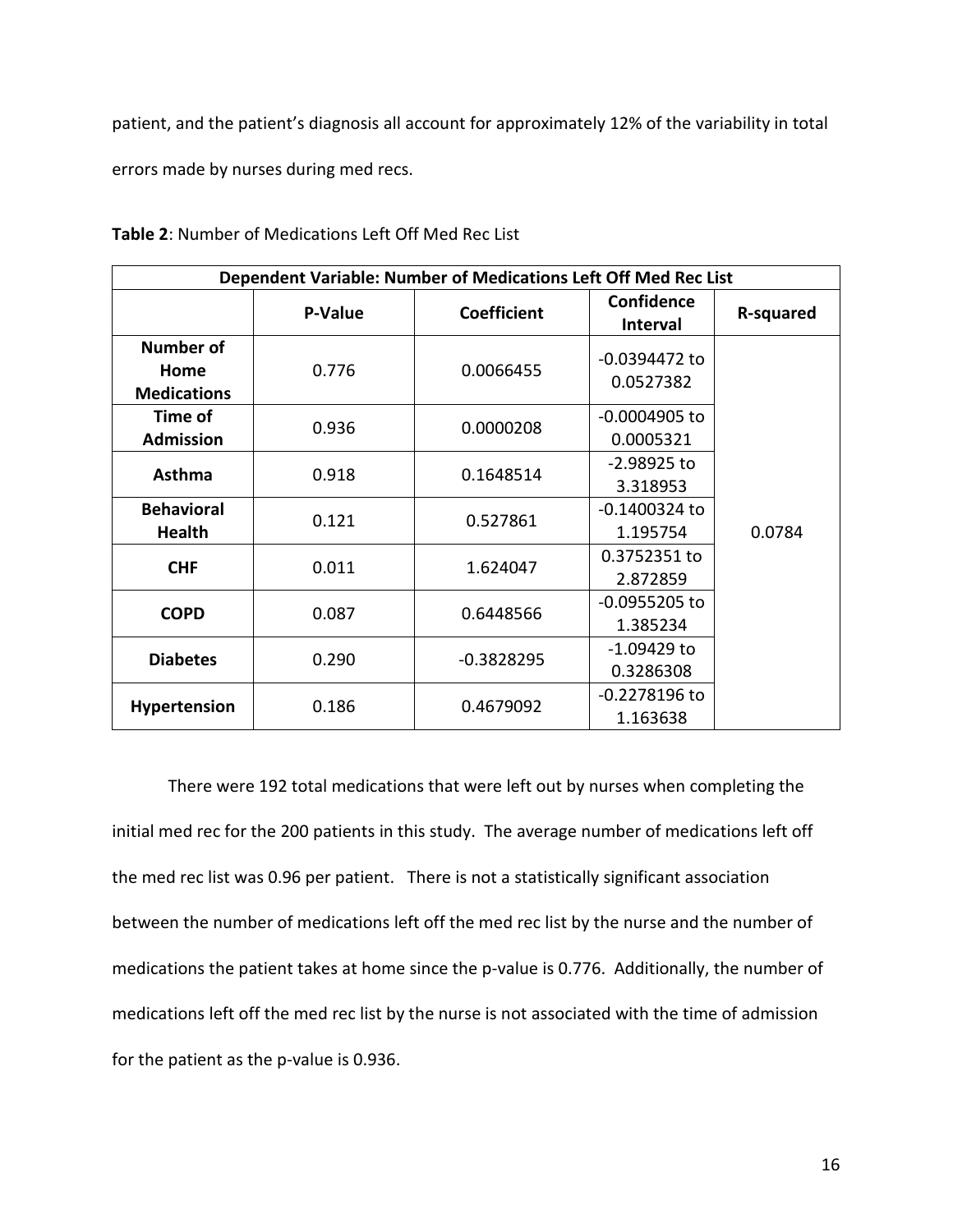There is a positive statistical association between having a CHF diagnosis and the number of medications left off the med rec list though as the p-value is 0.011 and the coefficient is 1.624047. Also, the r-squared for the number of home medications left off the med rec list is 0.0784. This means that the number of home medications, the time of admission for the patient, and the patient's diagnosis all account for approximately 7.8% of the variability in errors made by nurses in regard to leaving medications off the patient's med rec list.

| Dependent Variable: Number of Incorrect Medications Added to Med Rec List |         |                    |                               |           |
|---------------------------------------------------------------------------|---------|--------------------|-------------------------------|-----------|
|                                                                           | P-Value | <b>Coefficient</b> | Confidence<br><b>Interval</b> | R-squared |
| <b>Number of</b><br>Home<br><b>Medications</b>                            | 0.625   | 0.0039927          | $-0.0121007$ to<br>0.0200862  |           |
| Time of<br><b>Admission</b>                                               | 0.840   | $-0.000182$        | $-0.0001968$ to<br>0.0001603  |           |
| <b>Asthma</b>                                                             | 0.813   | $-0.01324477$      | $-1.233716$ to<br>0.9688208   |           |
| <b>Behavioral</b><br><b>Health</b>                                        | 0.160   | 0.1666395          | $-0.0665584$ to<br>0.3998375  | 0.0579    |
| <b>CHF</b>                                                                | 0.275   | 0.2422447          | $-0.1937835$ to<br>0.6782729  |           |
| <b>COPD</b>                                                               | 0.024   | 0.2978445          | 0.0393386 to<br>0.5563504     |           |
| <b>Diabetes</b>                                                           | 0.898   | 0.0162163          | $-0.2321932$ to<br>0.2646258  |           |
| <b>Hypertension</b>                                                       | 0.317   | 0.1234543          | $-0.1194625$ to<br>0.3663711  |           |

**Table 3**: Number of Incorrect Medications Added to Med Rec List

There were 62 medications that were added to the med rec list by the nurses when completing the med rec but were removed by the pharmacist as the patient was not actually taking it at home. The average number of incorrect medications added to the med rec list was 0.3 medications per patient. There is not a statistically significant association between the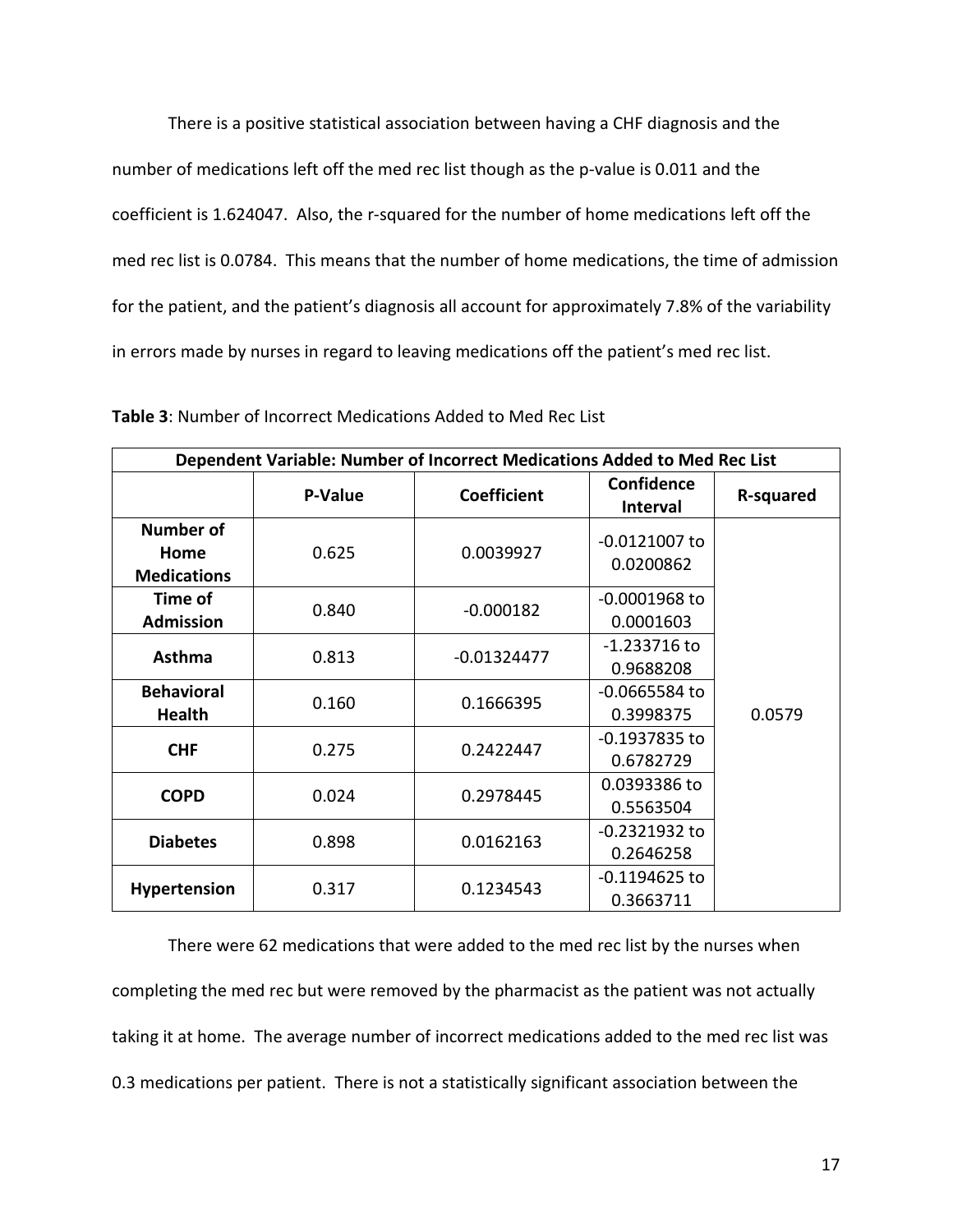number of incorrect medications added to the med rec list and the number of medications the patient takes at home as the p-value is 0.625. Additionally, this dependent variable is not associated with the time of admission as the p-value is 0.840.

There is a positive statistically significant association between having a COPD diagnosis and the number of incorrect medications added to the med rec list as the p-value is 0.024 and the coefficient is 0.2978445. Also, the r-squared for the number of incorrect medications added to the med rec list is 0.0579. This means that the number of home medications, the time of admission for the patient, and the patient's diagnosis all account for approximately 5.8% of the variability in errors made by nurses in regard to adding incorrect medications to the patient's home medication list.

| Dependent Variable: Number of Medications with Incorrect Strength |         |                    |                               |           |
|-------------------------------------------------------------------|---------|--------------------|-------------------------------|-----------|
|                                                                   | P-Value | <b>Coefficient</b> | Confidence<br><b>Interval</b> | R-squared |
| <b>Number of</b><br>Home<br><b>Medications</b>                    | 0.037   | 0.0198088          | 0.001237 to<br>0.038305       |           |
| Time of<br><b>Admission</b>                                       | 0.963   | $-0.00000481$      | $-0.0002108$ to<br>0.0002012  |           |
| <b>Asthma</b>                                                     | 0.538   | $-0.397948$        | $-1.668806$ to<br>0.8729097   |           |
| <b>Behavioral</b><br><b>Health</b>                                | 0.194   | 0.1776566          | $-0.0914526$ to<br>0.4467658  | 0.0929    |
| <b>CHF</b>                                                        | 0.079   | $-0.4506523$       | $-0.9538265$ to<br>0.0525218  |           |
| <b>COPD</b>                                                       | 0.152   | 0.217291           | $-0.0810234$ to<br>0.5156054  |           |
| <b>Diabetes</b>                                                   | 0.104   | 0.2375473          | $-0.0491159$ to<br>0.5242105  |           |
| Hypertension                                                      | 0.683   | 0.0582112          | $-0.2221134$ to<br>0.3385359  |           |

**Table 4**: Number of Medications with Incorrect Strength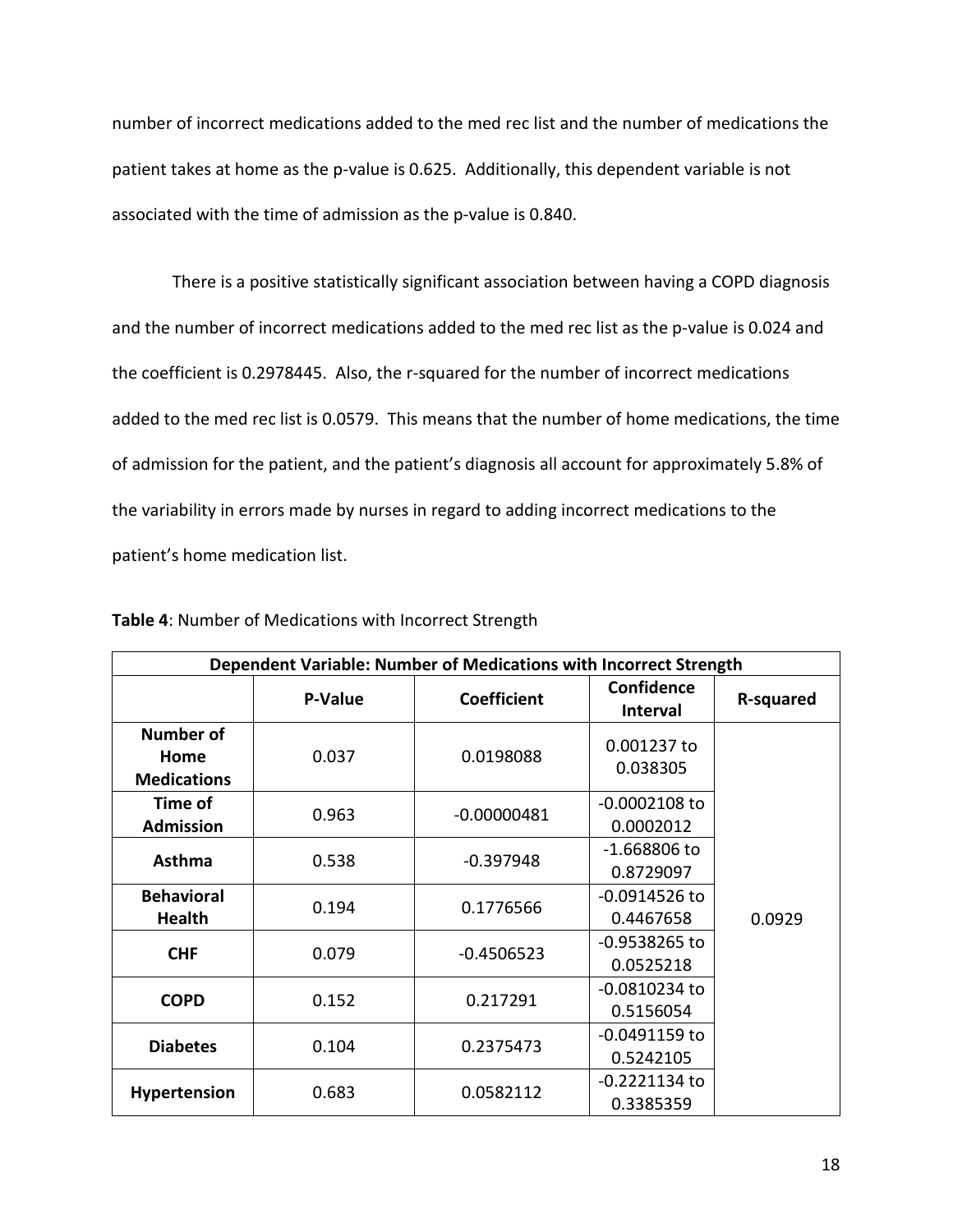There were 103 medications that had the incorrect strength listed on the med rec by the nurse. The average number of medications with the incorrect strength listed by the nurse was 0.5 medications per patient. There is a statistically significant association between the number of medications with the incorrect strength and the number of medications the patient takes at home as the p-value is 0.037. As the number of medications that a patient takes at home increases by 1 medication, the number of incorrect medication strengths that a nurse reports during the med rec increases by ~0.02.

There is not a statistically significant association between the number of medications with the incorrect strength and the time of admission for the patient as the p-value is 0.963. This dependent variable is not associated with any of the six disease states identified in this study either. Also, the r-squared for the number of medications with incorrect strengths is 0.0929. This means that the number of home medications, the time of admission for the patient, and the patient's diagnosis all account for approximately 9.3% of the variability in errors made by nurses when documenting medication strengths.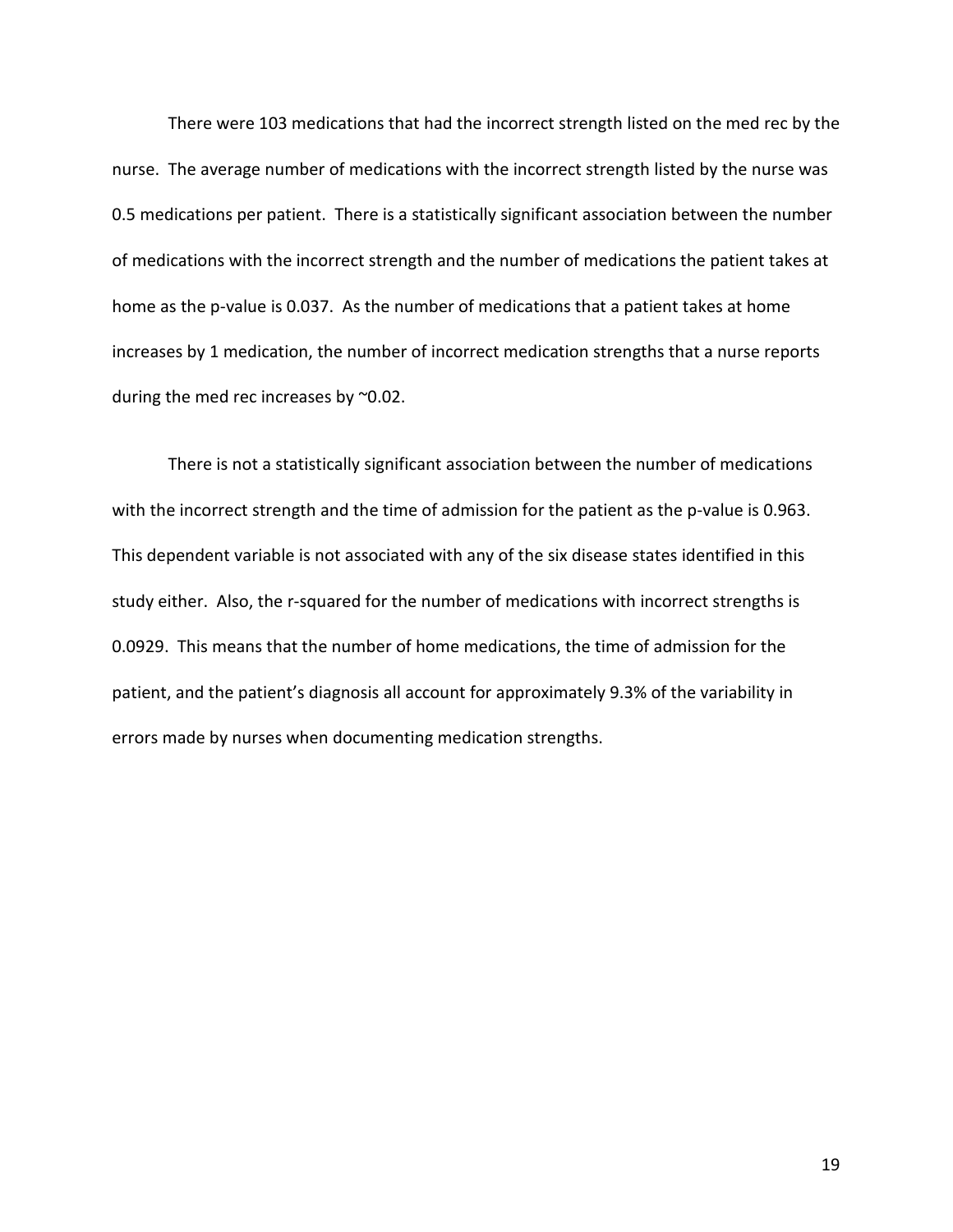| Dependent Variable: Number of Medications with Incorrect Frequency |         |                    |                                      |                  |
|--------------------------------------------------------------------|---------|--------------------|--------------------------------------|------------------|
|                                                                    | P-Value | <b>Coefficient</b> | <b>Confidence</b><br><b>Interval</b> | <b>R-Squared</b> |
| Number of<br>Home<br><b>Medications</b>                            | 0.001   | 0.0271478          | 0.012003 to<br>0.0422927             |                  |
| Time of<br><b>Admission</b>                                        | 0.067   | $-0.0001567$       | $-0.0003247$ to<br>0.000113          |                  |
| <b>Asthma</b>                                                      | 0.437   | $-0.4093815$       | -1.445737 to<br>0.6269743            |                  |
| <b>Behavioral</b><br><b>Health</b>                                 | 0.484   | $-0.0779288$       | $-0.2973812$ to<br>0.1415237         | 0.1306           |
| <b>CHF</b>                                                         | 0.102   | $-0.3422185$       | $-0.7525457$ to<br>0.0681087         |                  |
| <b>COPD</b>                                                        | 0.363   | 0.1124248          | $-0.1308439$ to<br>0.3556935         |                  |
| <b>Diabetes</b>                                                    | 0.769   | $-0.0348188$       | $-0.2685862$ to<br>0.1989486         |                  |
| Hypertension                                                       | 0.272   | 0.1276339          | $-0.1009645$ to<br>0.3562324         |                  |

**Table 5**: Number of Medications with Incorrect Frequency

There was a total of 101 medications that had incorrect drug frequencies listed when the nurse completed the initial med rec. The average number of medications with the incorrect frequency was 0.5 medications per patient. There is a statistically significant association between the number of medications with incorrect frequencies and the number of medications on the patient's med rec as the p-value is 0.001. As the number of medications that a patient takes at home increases by 1 medication, the number of incorrect medication frequencies that a nurse reports during the med rec increases by ~0.03.

There was not an association between the number of medications with incorrect frequencies and the time of admission for the patient as the p-value is 0.067. The r-squared for the number of medications with incorrect frequencies is 0.1306. This means that the number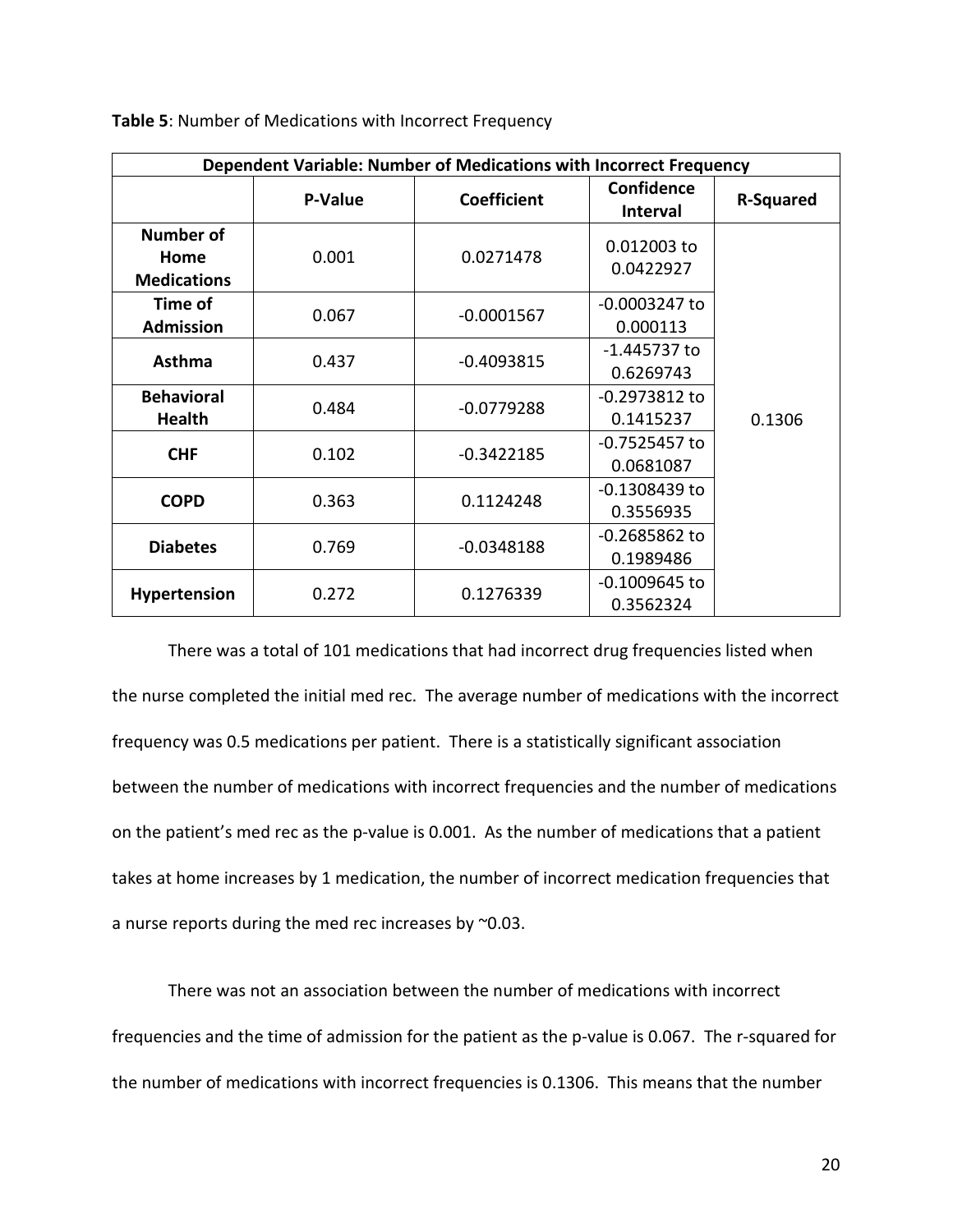of home medications, the time of admission for the patient, and the patient's diagnosis all account for approximately 13.6% of the variability in errors made by nurses when documenting medication frequencies.

| Dependent Variable: Number of Medications with Incorrect Formulation |         |                    |                                      |                  |
|----------------------------------------------------------------------|---------|--------------------|--------------------------------------|------------------|
|                                                                      | P-Value | <b>Coefficient</b> | <b>Confidence</b><br><b>Interval</b> | <b>R-Squared</b> |
| <b>Number of</b><br>Home<br><b>Medications</b>                       | 0.161   | 0.0027572          | $-0.0011107$ to<br>0.0066252         |                  |
| Time of<br><b>Admission</b>                                          | 0.831   | $-0.00000465$      | -0.0000476 to<br>0.0000383           |                  |
| <b>Asthma</b>                                                        | 0.916   | $-0.0142177$       | $-0.2788993$ to<br>0.2504639         |                  |
| <b>Behavioral</b><br>Health                                          | 0.250   | 0.0327697          | $-0.0232776$ to<br>0.088171          | 0.0288           |
| <b>CHF</b>                                                           | 0.444   | $-0.0407623$       | $-0.1455584$ to<br>0.0640338         |                  |
| <b>COPD</b>                                                          | 0.872   | 0.005074           | $-0.057056$ to<br>0.067204           |                  |
| <b>Diabetes</b>                                                      | 0.352   | 0.0282471          | $-0.0314562$ to<br>0.0879505         |                  |
| <b>Hypertension</b>                                                  | 0.470   | $-0.0214042$       | -0.0797874 to<br>0.036979            |                  |

**Table 6**: Number of Medications with Incorrect Formulation

There was a total of 5 medications that nurses reported incorrect drug formulations on while completing med recs. The average number of medications with incorrect formulations was 0.03 per patient. There is not a statistically significant association between the number of incorrect medication formulations reported by nurses and the number of medications that the patient takes at home as the p-value is 0.161. Additionally, there is not a statistically significant association between the number of incorrect medication formulations and the time of admission by the pharmacist as the p-value is 0.831.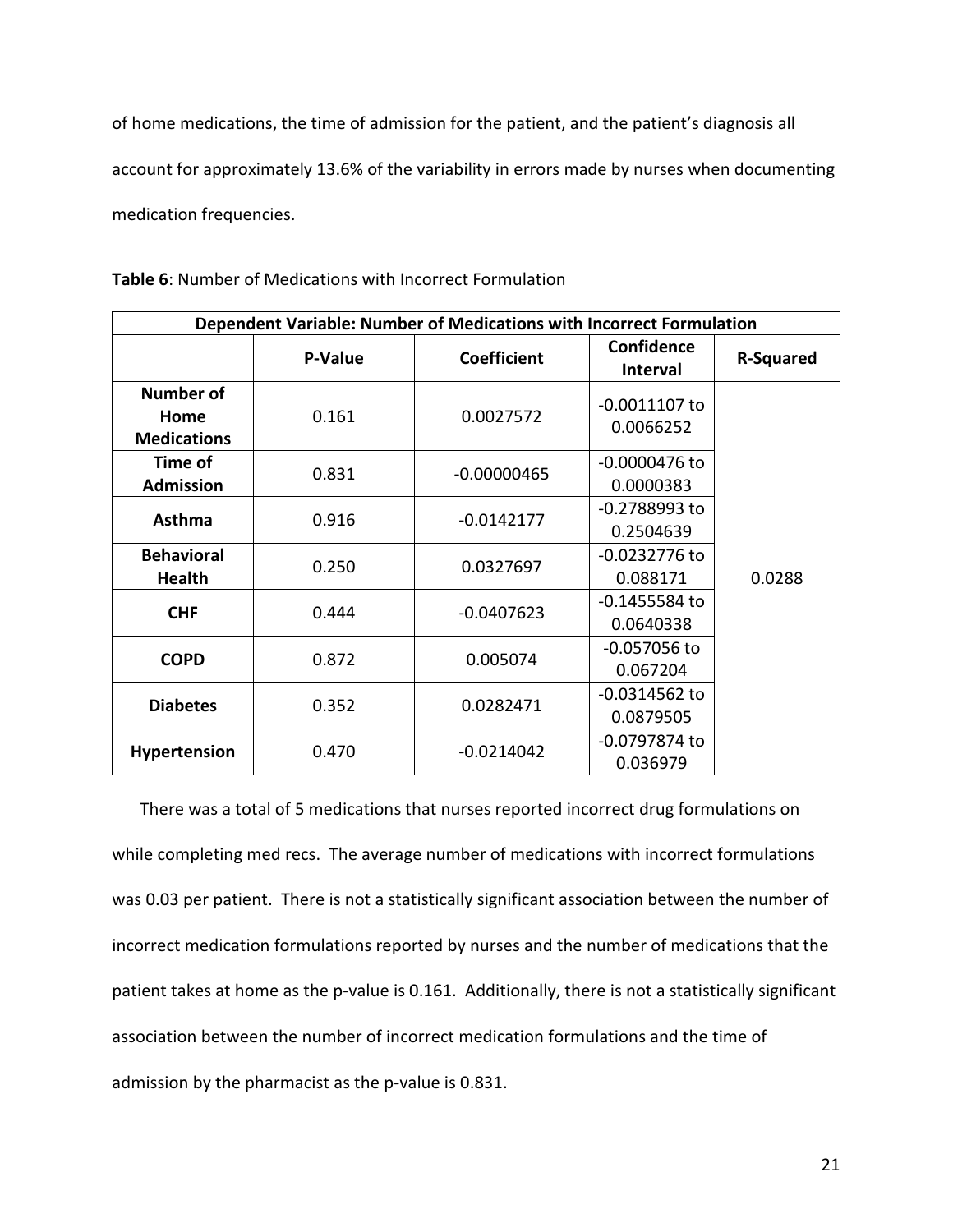There is not an association between number of incorrect medication formulations and diagnosis. Also, the r-squared for the number medications with incorrect formulations is 0.0288. This means that the number of home medications, the time of admission for the patient, and the patient's diagnosis all account for approximately 2.9% of the variability in errors made by nurses when documenting medication formulations.

#### **VII. Implications for Hospital Decisions**

The results from the study show that the longer a patient's home medication list becomes, the number of total errors that a nurse makes during a med rec and the number of incorrect medication strengths and frequencies the nurse reports all increase as well. It should be noted though that while statistical associations were shown to exist through this study, variables such as number of home medications, time of admission, and disease state do not provide causation for these errors that nurses have made during med recs. These variables together only accounted for 12% of the total med rec errors made by nurses in this study, demonstrating that they only play a minor part in the errors that nurses make when completing med recs. Regardless, it is the hope that the recommendations based upon the results of this study do lead to a reduction in med rec errors at Marcum and Wallace Hospital. Additionally, it is hopeful that observation of errors is continued at this hospital so that a second study can be completed in the future to see if the errors do indeed reduce.

The first policy recommendation is that a pharmacist should perform a second med rec for all admitted patients to reduce the error of incorrect information being reported. This recommendation is given as pharmacists were shown in this study to be a valuable asset to the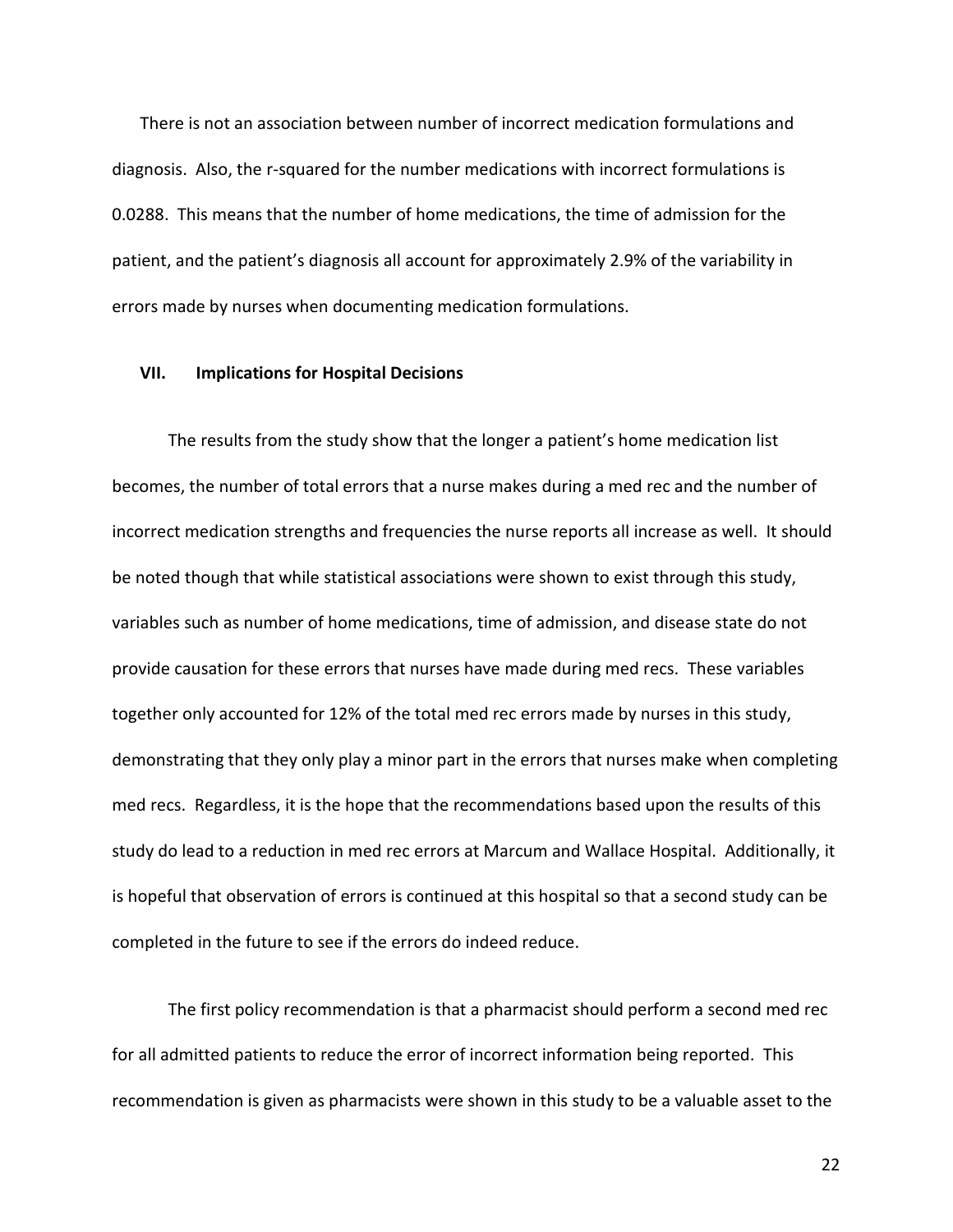hospital by catching on average 2.3 errors per patient and 461 overall med rec errors. As mentioned in the literature review earlier, pharmacists have been shown to significantly identify a higher number of home medications taken per patient compared to nurses<sup>iv</sup>.

The results in this study also show that the number of overall med rec errors nurses at Marcum and Wallace Hospital make increase when a patient has a COPD diagnosis. Additionally, there was a positive association between nurses leaving a medication off the med rec list if the patient has a CHF diagnosis and nurses reporting the incorrect medications on the med rec list when the patient has a COPD diagnosis. These results are applicable to Marcum and Wallace Hospital in that they can be factored into further policy decisions.

To address the association between the patient having a CHF diagnosis and the nurse leaving a home medication off the list, it is recommended that the med rec training for nurses include a portion where they learn about regimens commonly prescribed for patients with CHF. This would allow the nurses to identify when a medication is missing from the patient's CHF regimen and dig deeper within the patient's medication history to see if the patient is taking a medication within that class. For example, noticing a common CHF medication is missing from a patient's list could prompt the nurse to call the patient's home pharmacy and check their dispensing history or interview the patient a second time about which medications they take at home.

Additional policies are recommended due to the association between having a COPD diagnosis and the nurse reporting the incorrect medications on the med rec list. Potential policies would include requiring the nurse performing the med rec to verbally ask the patient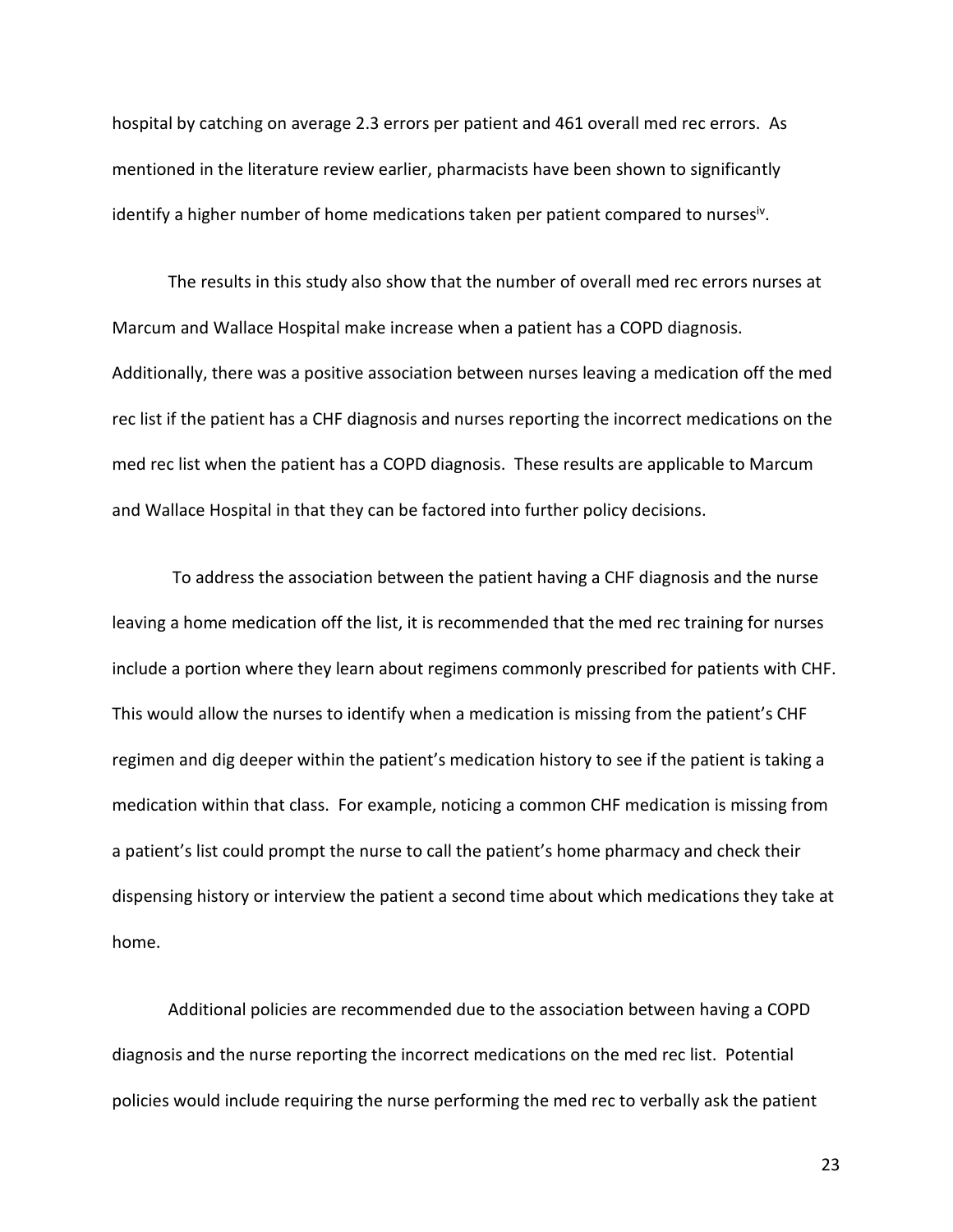which inhalers they use at home for their COPD and obtain a dispensing history from the patient's pharmacy. This recommendation is due to insurance requirements for inhalers. An example is that patients with COPD are often prescribed an initial inhaler by their physician, but when they go to the pharmacy their insurance prefers a different brand. Thus, the doctor verbally agrees to this interchange of inhalers but it may not get documented in the patient's chart. This leads to the nurse performing the med rec to believe that the patient is using the inhaler that the physician initially prescribed, but they are actually using the inhaler that insurance covers. Patients are also often prescribed several different inhalers, and it is easy to mix up the strengths among them. Speaking to the patient about the inhalers being used and obtaining a dispensing history from the patient's home pharmacy helps eliminate this error from occurring.

#### **VIII. Limitations**

While the data gathered by Marcum and Wallace Hospital provided for a robust study, there are a few limitations to the study. The first limitation is the small number of patients studied. While the hospital admitted more than 200 patients in the time period for this study, the clinical pharmacist is often in the off-site clinics providing MTM services, so he or she was not always on site to perform med recs. Thus, this facet of the hospital staffing structure led to a smaller sample size than desired. For further validity of the results of this study, the study should be repeated at a larger hospital with a larger pharmacist staff available to complete the med recs.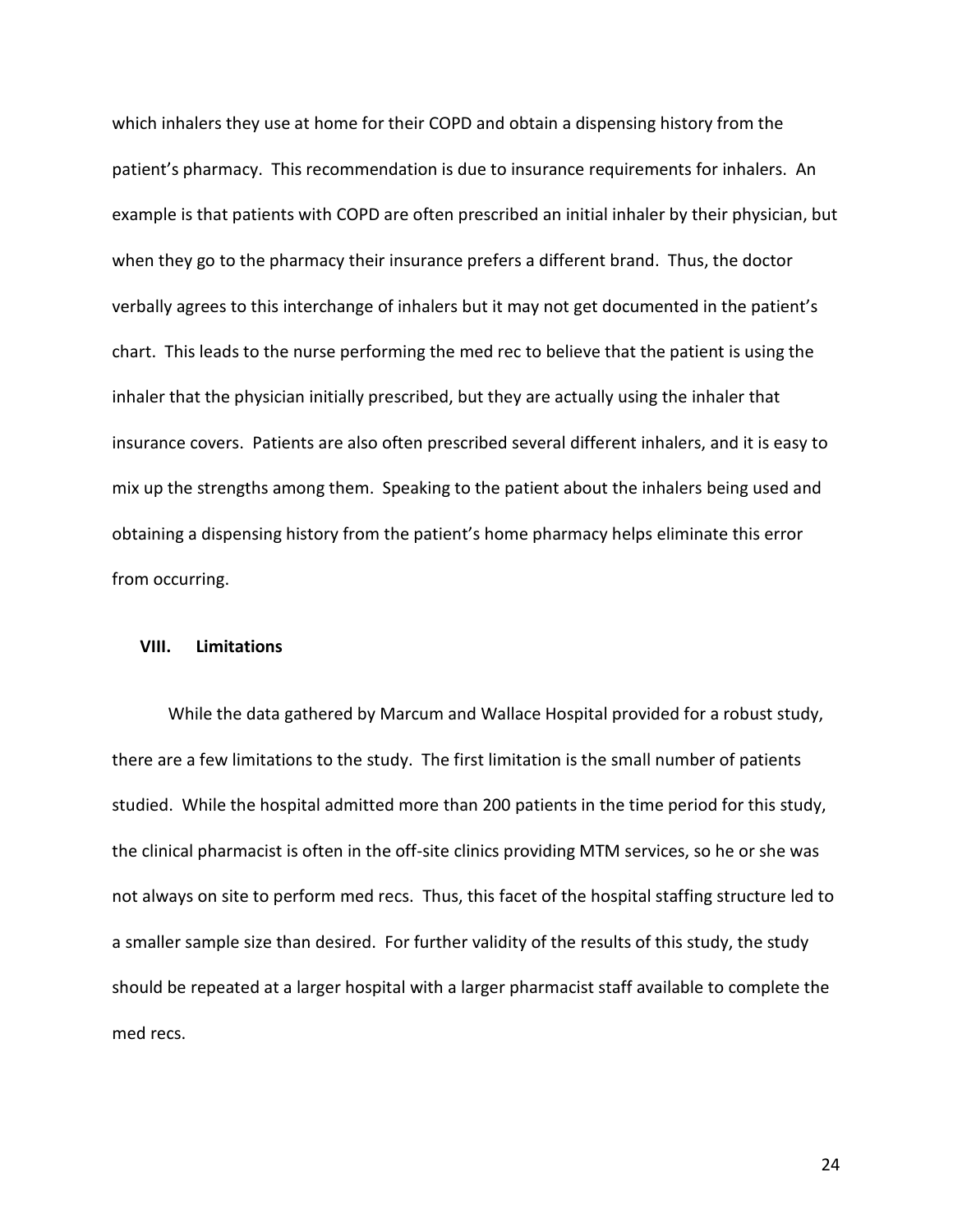Another limitation to this study is that the actual medications that nurses made errors in were not included in the study. Medication name was not a metric that was recorded in the Excel sheet when the clinical pharmacist made a change. The specific medications which led to errors within the patient's chart was not always documented by the pharmacist or pharmacy students in the note, making it difficult to retrospectively retrieve this information for analysis. The third limitation in this study is that med rec errors could not be compared between location within the hospital. Comparing med rec errors between the emergency department and inpatient floor would have been a great addition to this study, but this metric was not feasible since the location where a med rec is completed is not documented in the patient's chart once they are discharged. Comparing med rec errors between locations could easily be analyzed if the study is repeated in the future either with a different electronic medical record system or if the authors collect this information prior to the patient being discharged.

The fourth and last limitation to this study is that the independent variables in this study together accounted for only a small percent (12%) of the total variability in the errors that nurses made when completing med recs. As discussed, there were many variables that were not feasible to research due to limitations in data collection and staffing capabilities of the hospital. It is hopeful that the results of this study make a positive impact on med rec error reduction at Marcum and Wallace Hospital; however, further studies would need to overcome the barriers that were present in this study.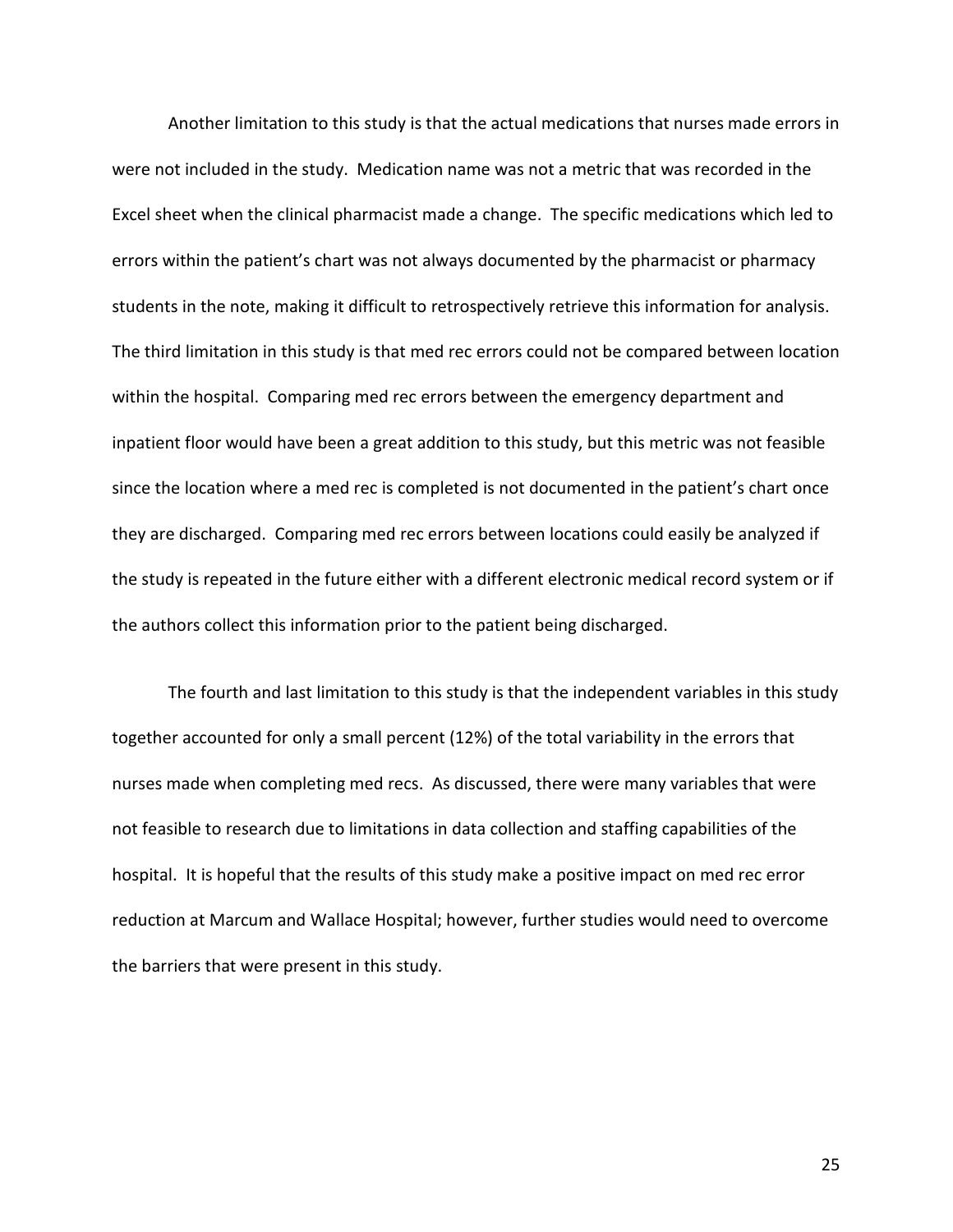#### **IX. Conclusion**

This study has taken an in-depth look into the common errors that nurses make while performing med recs at Marcum and Wallace Hospital in Irvine, Kentucky. Overall, 461 errors were made by nurses during med recs, which were corrected by the pharmacist performing a second med rec. There were many statistically significant results in this study, all factoring into policy recommendations that will be given to the administration at Marcum and Wallace Hospital. Some of the main results from this study showed that the number of overall med rec errors increased as patients' home medication lists became longer and when patients have a diagnosis of COPD, and also that med rec errors were not associated with the time the patient was admitted to the hospital.

Policy recommendations based upon these results included requiring a pharmacist to perform a second med rec and to provide med rec training where nurses learn to identify common CHF and COPD medication regimens. It is hopeful that another study will be completed in the future at Marcum and Wallace Hospital to observe any reductions in med rec errors based upon the policy recommendations provided in this study and to further investigate sources of med rec errors made by nurses.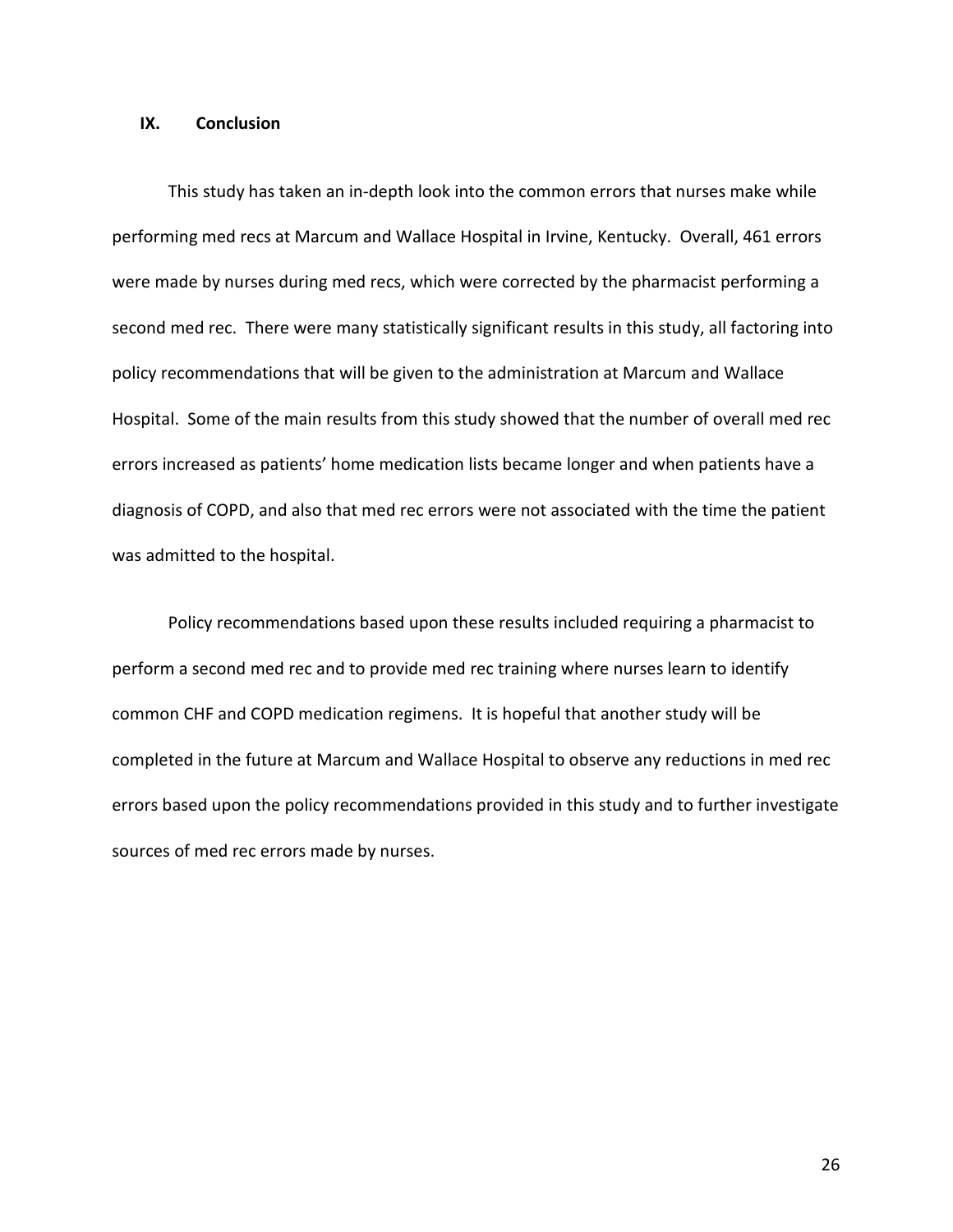## **X. References**

 $\overline{a}$ 

ii Rozich JD, Howard RJ, Justeson JM, et al. Patient safety standardization as a mechanism to improve safety in health care. *The Joint Commission Journal on Quality and Patient Safety*. 2004;30(1):5–14.

iii Chevalier BA, Parker DD, MacKinnon NJ, et al. Nurses' perceptions of medication safety and medication reconciliation practices. *Nursing Leadership*. 2006;19(1):61–72.

iv Reeder T, Mutnick A. Pharmacist- versus physician-obtained medication histories. *American Journal of Health-System Pharmacy*. 2008;65(9):857–860.

<sup>v</sup> Becerra-Camargo J, Martinez-Martinez F, Garcia-Jimenez E. A multicentre, double-blind, randomised, controlled, parallel-group study of the effectiveness of a pharmacist-acquired medication history in an emergency department. BMC Health Services Research. 2013;13:337.

vi Nester, Tina M., and Ladonna S. Hale. Effectiveness of a Pharmacist-Acquired Medication History in Promoting Patient Safety. *American Journal of Health-System Pharmacy*. 2002;59(22):2221-2225.

vii Michels R, Meisel S. Program using pharmacy technicians to obtain medication histories. *American Journal of Health-System Pharmacy*. 2003;60(19):1982–1986.

viii Markovic M, Mathis AS, Ghin HL, Gardiner M, Fahim G. A Comparison of Medication Histories Obtained by a Pharmacy Technician Versus Nurses in the Emergency Department. *Pharmacy and Therapeutics.* 2017;42(1):41–46.

ix Rozich JD, Resar RK. Medication safety: one organization's approach to the challenge. *Journal of Clinical Outcomes Management.* 2001;8(10):27–34.

<sup>x</sup> Nickerson A, MacKinnon NJ, Roberts N, et al. Drug-therapy problems, inconsistencies and omissions identified during a medication reconciliation and seamless care service. *Healthcare Quarterly*. 2005;8:65–72.

 $\frac{x_i}{x_i}$  Vira T, Colquhoun M, Etchells E. Reconcilable differences: correcting medication errors at hospital admission and discharge. *Quality and Safety in Health Care*. 2006;15:122–6.

<sup>i</sup> Barnsteiner JH. Medication Reconciliation. In: Hughes RG, editor. Patient Safety and Quality: An Evidence-Based Handbook for Nurses. Rockville (MD): Agency for Healthcare Research and Quality (US); 2008 Apr. Chapter 38. Available from: <https://www.ncbi.nlm.nih.gov/books/NBK2648/>